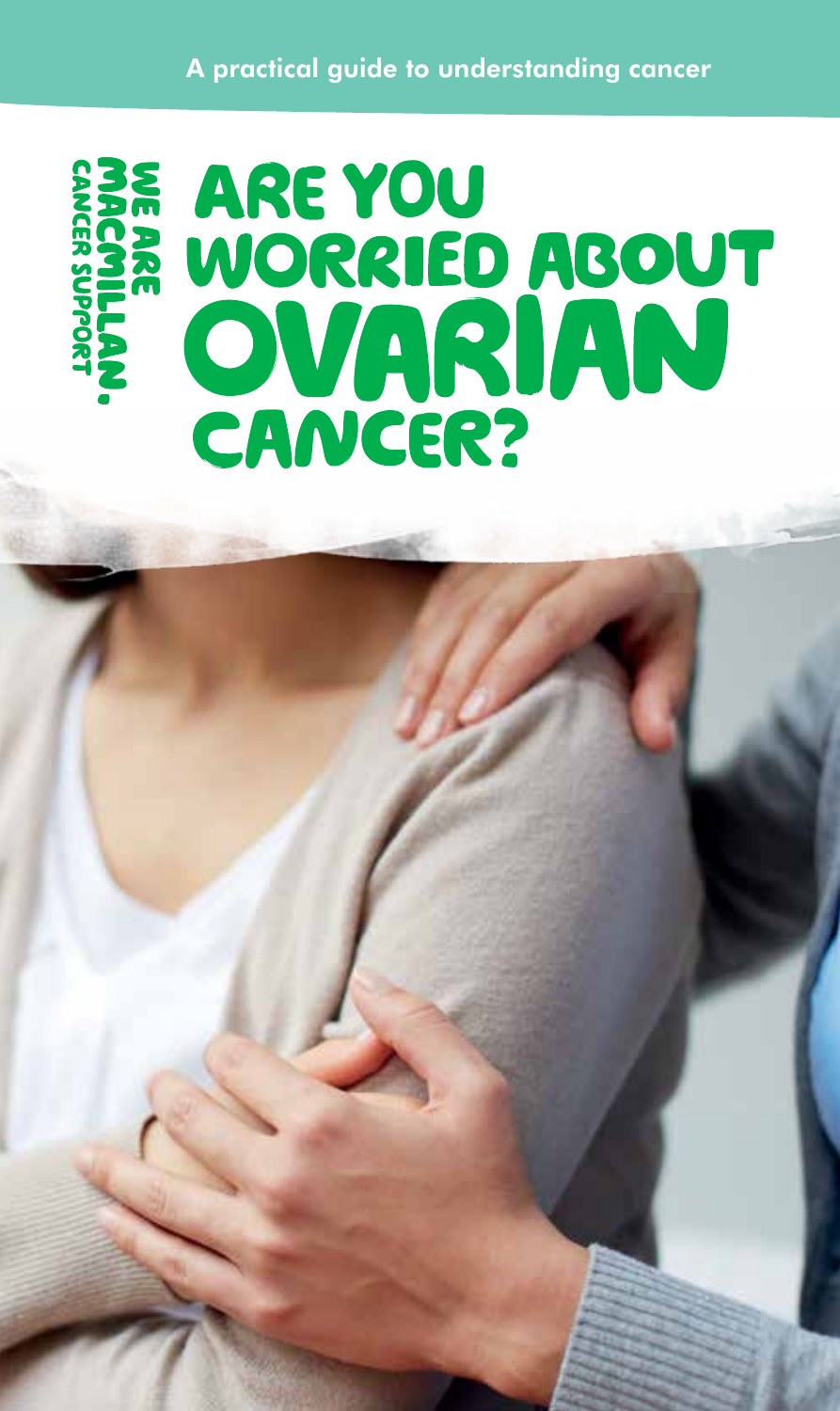# About this leaflet

People worry about cancer for many different reasons. Perhaps you have a family member or friend who has been diagnosed. Or maybe you have symptoms you think might be cancer.

Some people feel anxious about something they have watched on television, or have read in the newspapers or online.

This leaflet explains:

- what we know about the main causes of ovarian cancer
- what you can do to reduce your risk of developing cancer.

We hope it gives you the information you need or helps you find more support.

In this leaflet, we have included quotes from people who have been worried about ovarian cancer, which you may find helpful. These are from people who have chosen to share their story with us. To share your experience, visit macmillan.org.uk/ shareyourstory

We have also listed some other useful organisations at the end of this leaflet (see pages 28 to 29).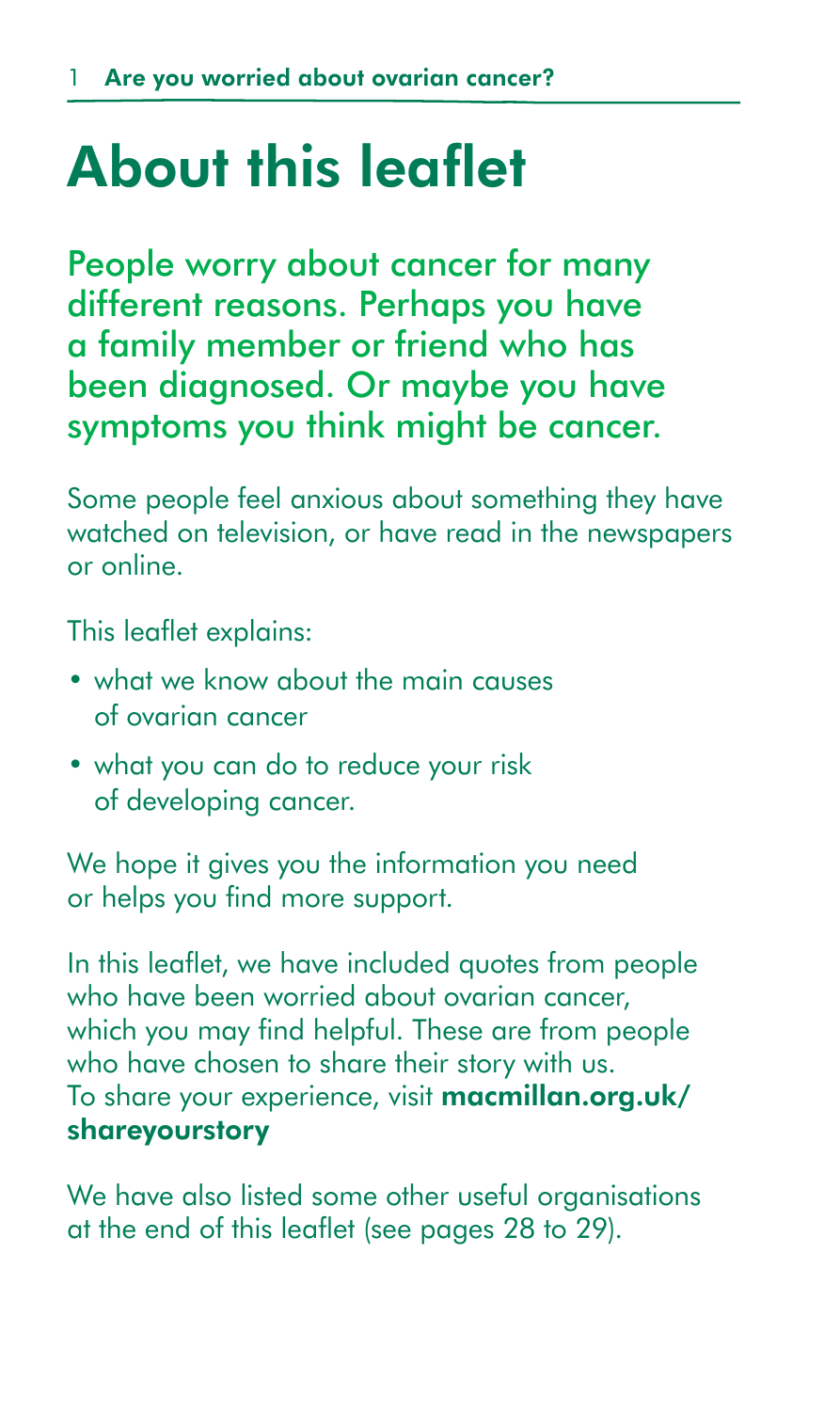## **Contents**

| What causes cancer?                            | 3  |
|------------------------------------------------|----|
| Understanding your risk of cancer              | 4  |
| Risk factors for ovarian cancer                | 5  |
| Factors that reduce risk                       | 7  |
| Choose a healthy lifestyle                     | 8  |
| Know the signs of ovarian cancer               | 18 |
| Screening for ovarian cancer                   | 20 |
| When cancer runs in families                   | 21 |
| Understanding your family history              | 22 |
| If you are worried about cancer in your family | 23 |
| Further information and support                | 24 |
| Other useful organisations                     | 28 |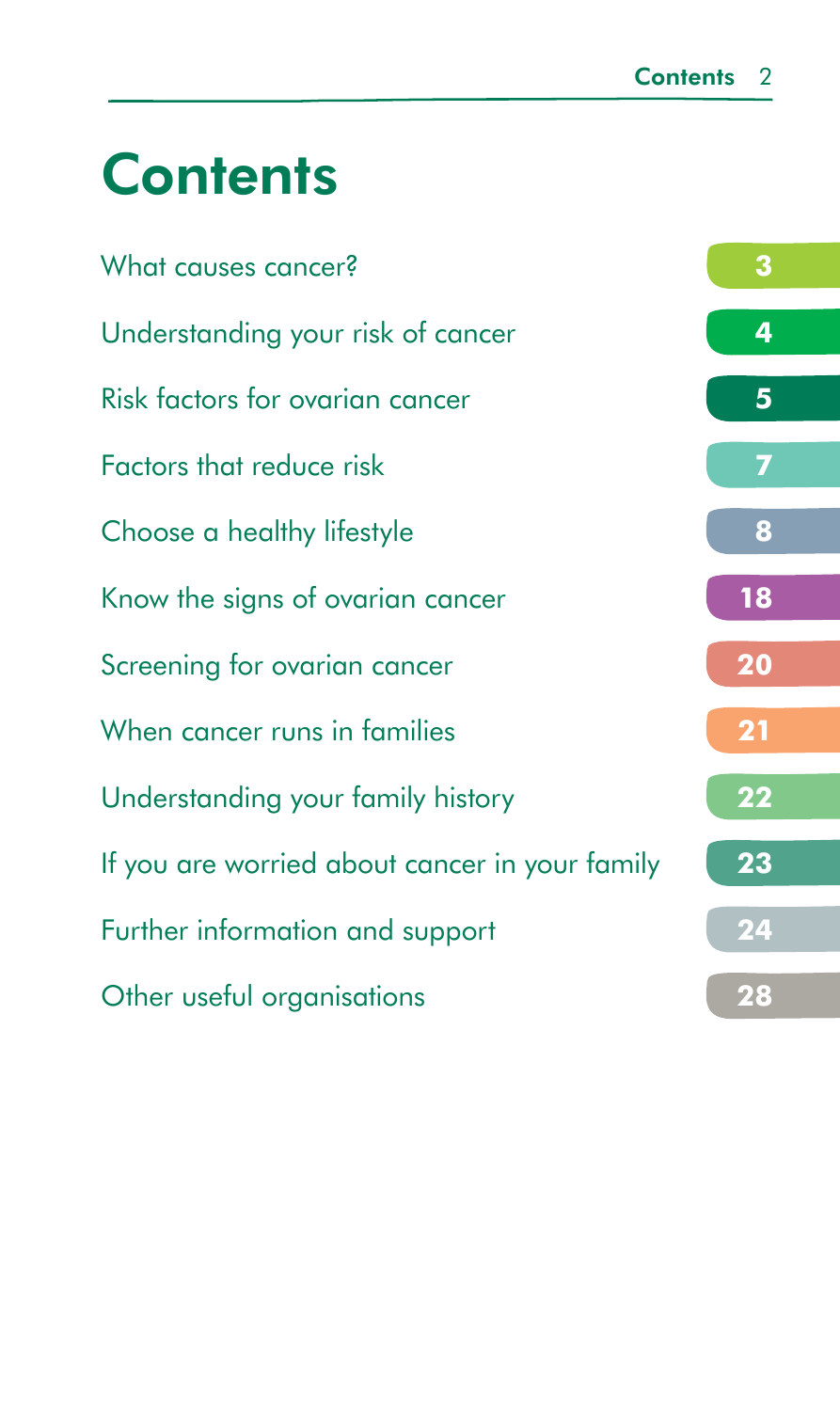# What causes cancer?

Your body is made up of tiny building blocks called cells. Inside every cell is a set of genes. These genes are the instructions your cells need to work properly. Sometimes the structure inside a gene is permanently changed, so the gene no longer gives the correct instructions. This change is called a **gene mutation**.

Eventually, gene mutations in a cell may mean the cell stops working normally. Cancer develops when cells like this can multiply in an abnormal way and grow out of control.

Some cells in your body develop gene mutations during your lifetime. This happens by chance as a cell divides or does its job in the body. But it can also be caused by your lifestyle or the environment around you.

It is also possible for a gene mutation to run through a family, passing from parent to child. This is called an inherited mutation. Some inherited mutations make a person more likely to develop certain types of cancer. We have more information about inherited genes and cancer risk on pages 21 to 23.

It takes a long time for mutations to build up and cause cancer. This is why cancer is more likely to affect older people. People of any age can get cancer, but it is most common in people over the age of 50.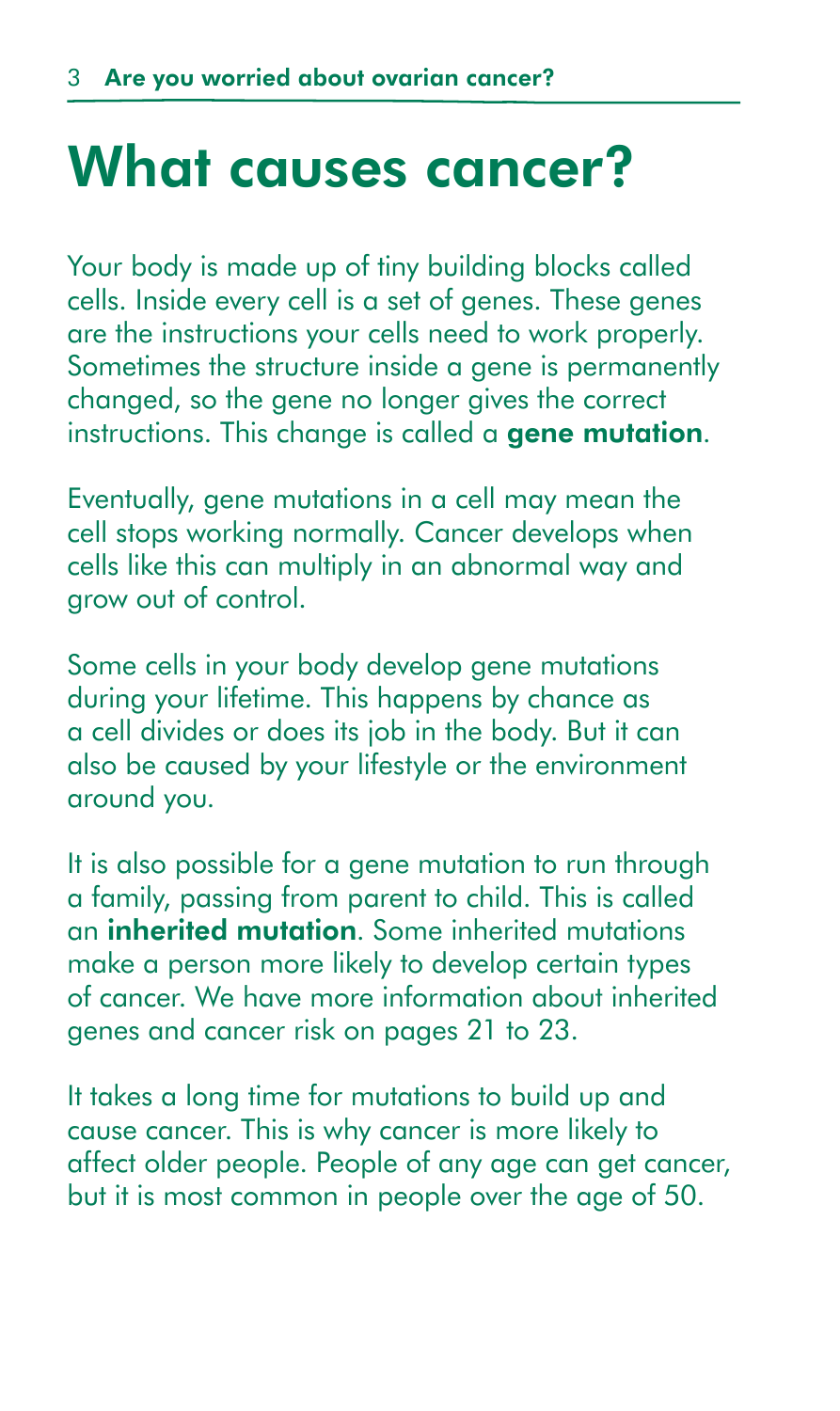# Understanding your risk of cancer

Most of the time, we do not know exactly why a cancer develops in one person and not another. Often, we do not know exactly what caused that cancer to start.

We do know some of the things that cause the damage that makes cancer more likely to develop. These are called risk factors. We have more information about risk factors and ways to reduce your cancer risk on pages 5 to 20.

Having one or more risk factors does not mean you will definitely get cancer. Some factors only slightly increase your risk. Others are much more likely to cause cancer. Smoking is a good example. Not everyone who smokes will develop cancer. But smoking greatly increases your risk. About 9 out of 10 people who develop lung cancer (90%) are smokers.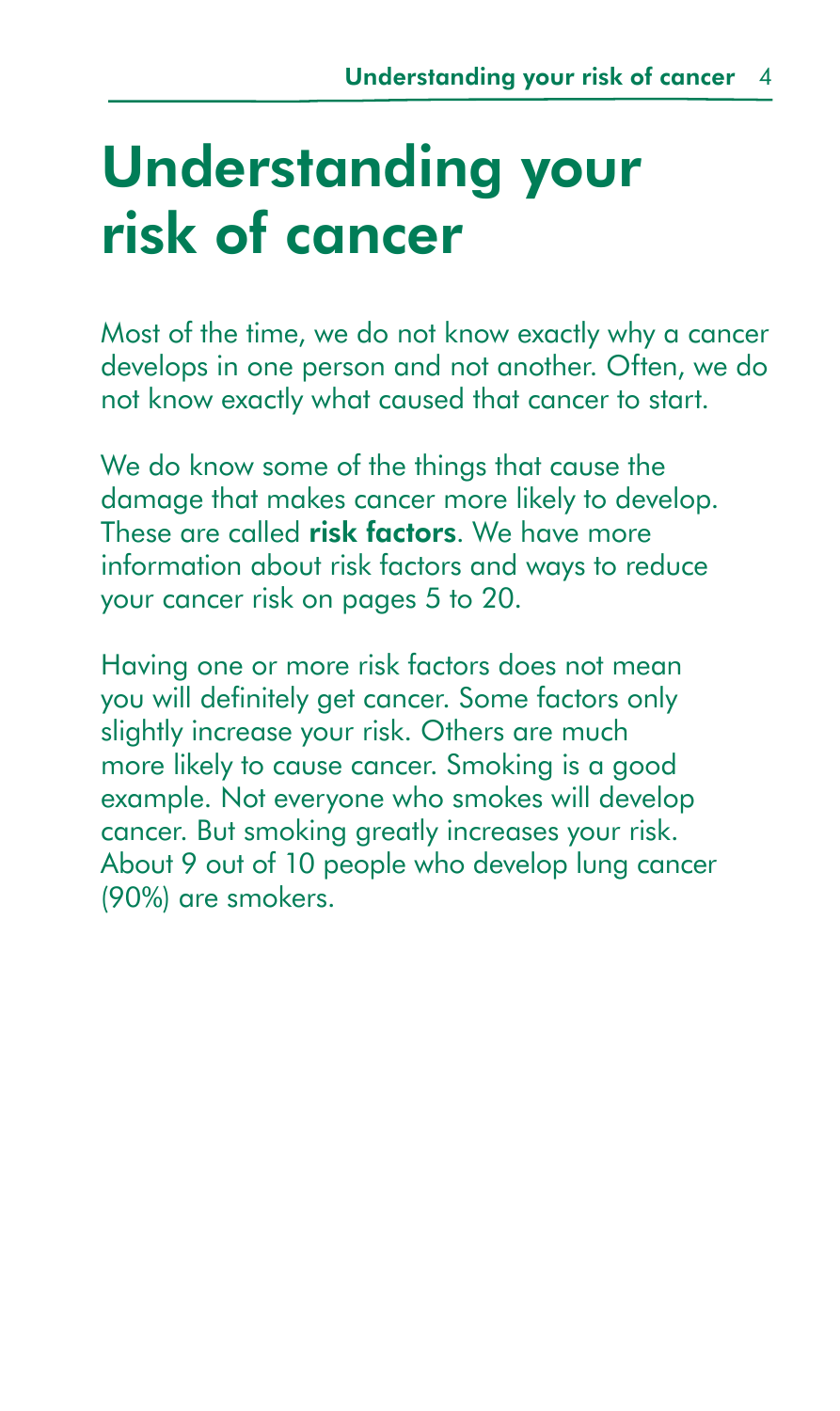# Risk factors for ovarian cancer

In the UK, around 7,000 women are diagnosed with ovarian cancer each year. It is the sixth most common cancer in women in the UK.

## Age

Ovarian cancer is rare under the age of 30. The risk increases with age. More than half of people diagnosed with ovarian cancer (over 50%) are over the age of 65.

## Hormonal factors

Doctors think the number of times an ovary releases an egg (ovulates) may be linked to ovarian cancer risk. Ovarian cancer is more common in women who have ovulated more times. For example, women who:

- have never given birth
- gave birth for the first time after the age of 35
- started their periods young
- have a later menopause.

### Hormone replacement therapy (HRT)

Taking HRT after the menopause slightly increases the risk of developing ovarian cancer. About 1 in 100 cases (1%) may be linked to taking HRT.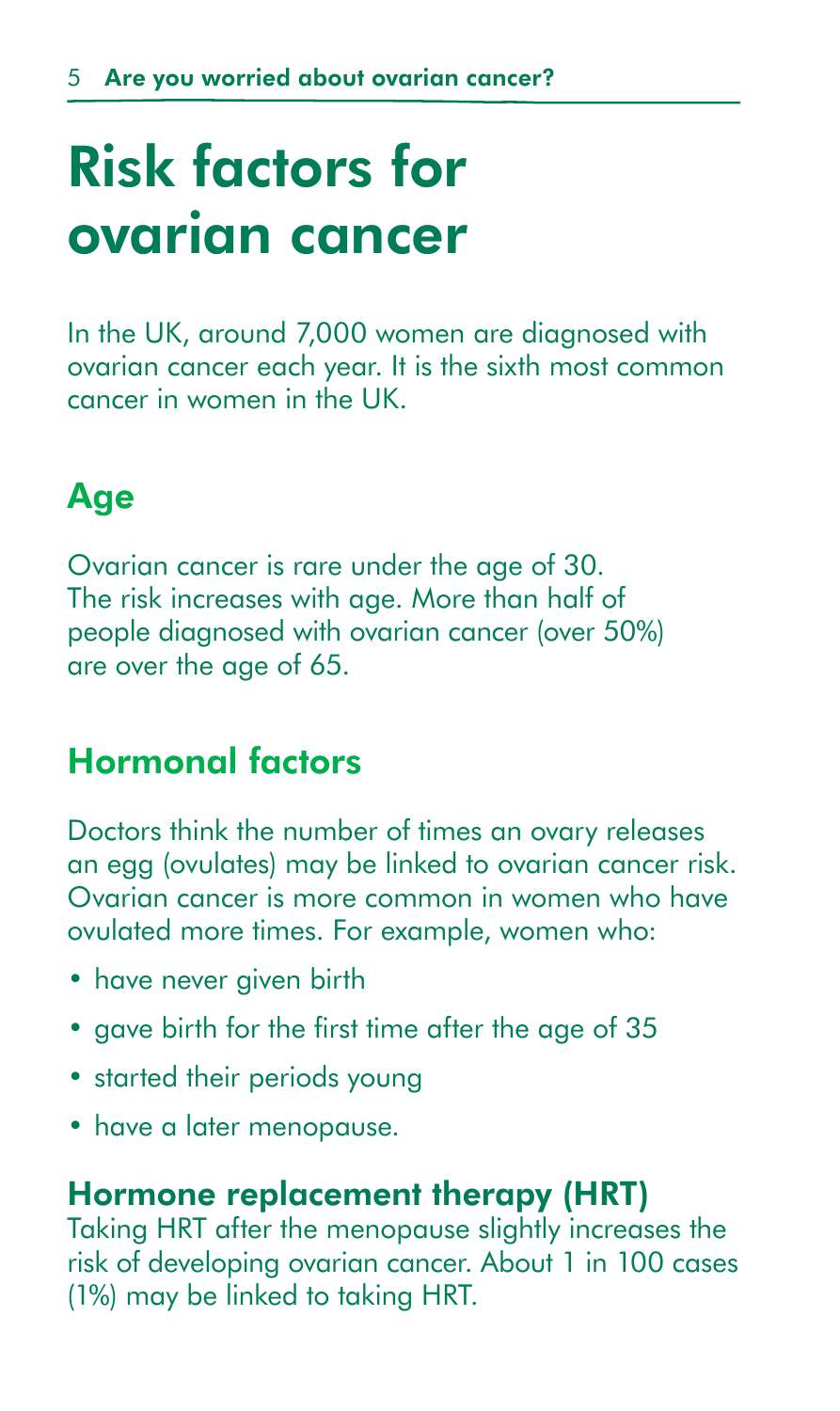## Medical conditions

#### Breast cancer

Women who have had breast cancer may be more likely to develop ovarian cancer. This may be because these cancers have some risk factors in common.

### Endometriosis

Endometriosis is a condition where the lining of the womb grows outside the womb. Having this condition slightly increases the risk of ovarian cancer.

### **Diabetes**

Having diabetes may slightly increase the risk of developing ovarian cancer.

## Lifestyle factors

### Smoking

Smoking cigarettes increases your risk of a less common type of ovarian cancer called mucinous cancer. But it does not affect your risk of the most common type of ovarian cancer.

### Weight and height

There is limited evidence that being overweight (obese) or taller may increase the risk of ovarian cancer.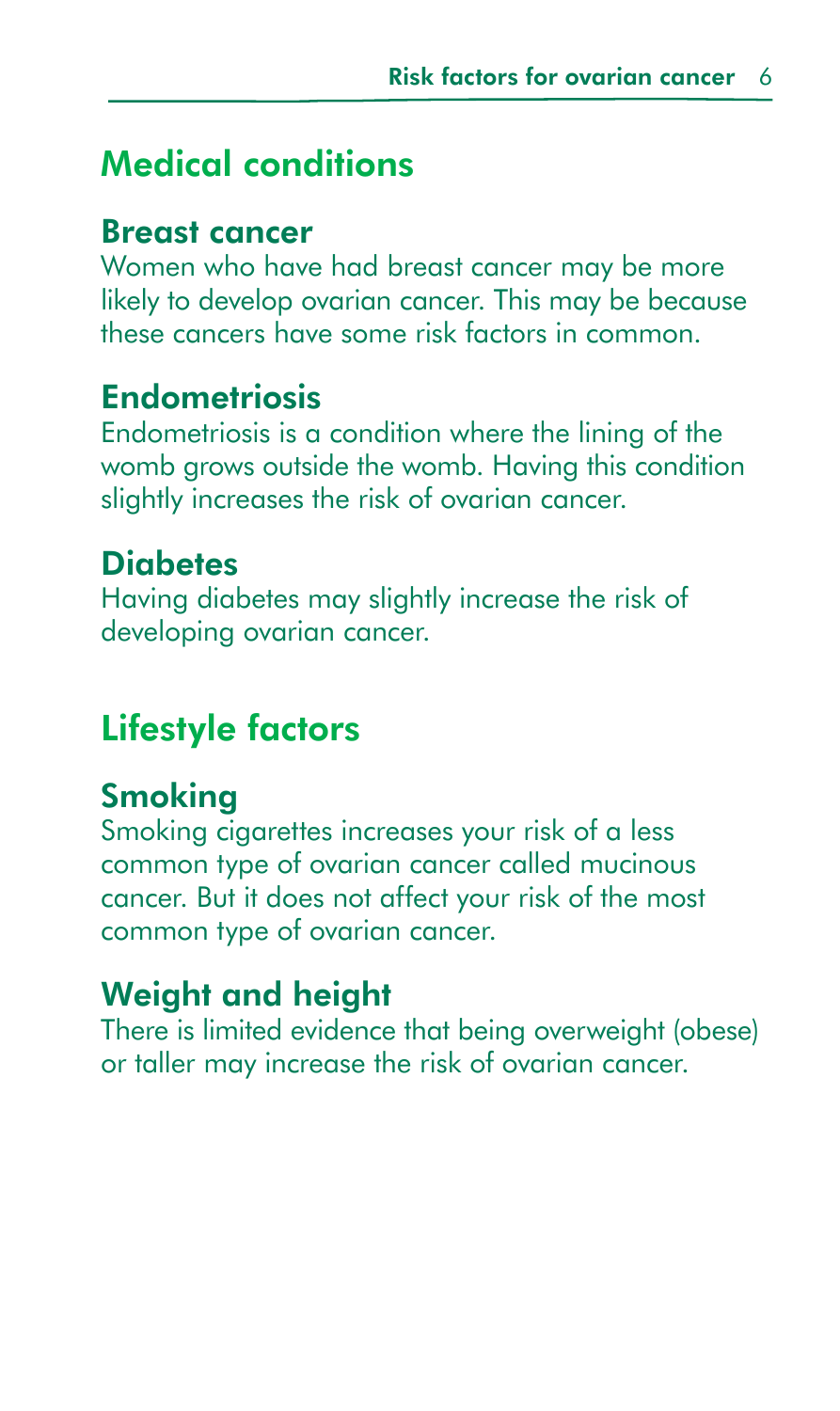# Factors that reduce risk

Factors that reduce ovulation may help lower the risk of ovarian cancer. These may include the following:

- Taking the contraceptive pill This lowers your risk of ovarian cancer. But it has been linked to a slightly higher risk of breast cancer. The small increased breast cancer risk is reversible and goes back to normal around 5 years after stopping the pill. The much bigger protective effect against ovarian cancer seems to be long term. Your GP can explain more about the risks and benefits for you.
- Having more pregnancies.
- Breastfeeding The risk seems to be lower for women who breastfeed for longer.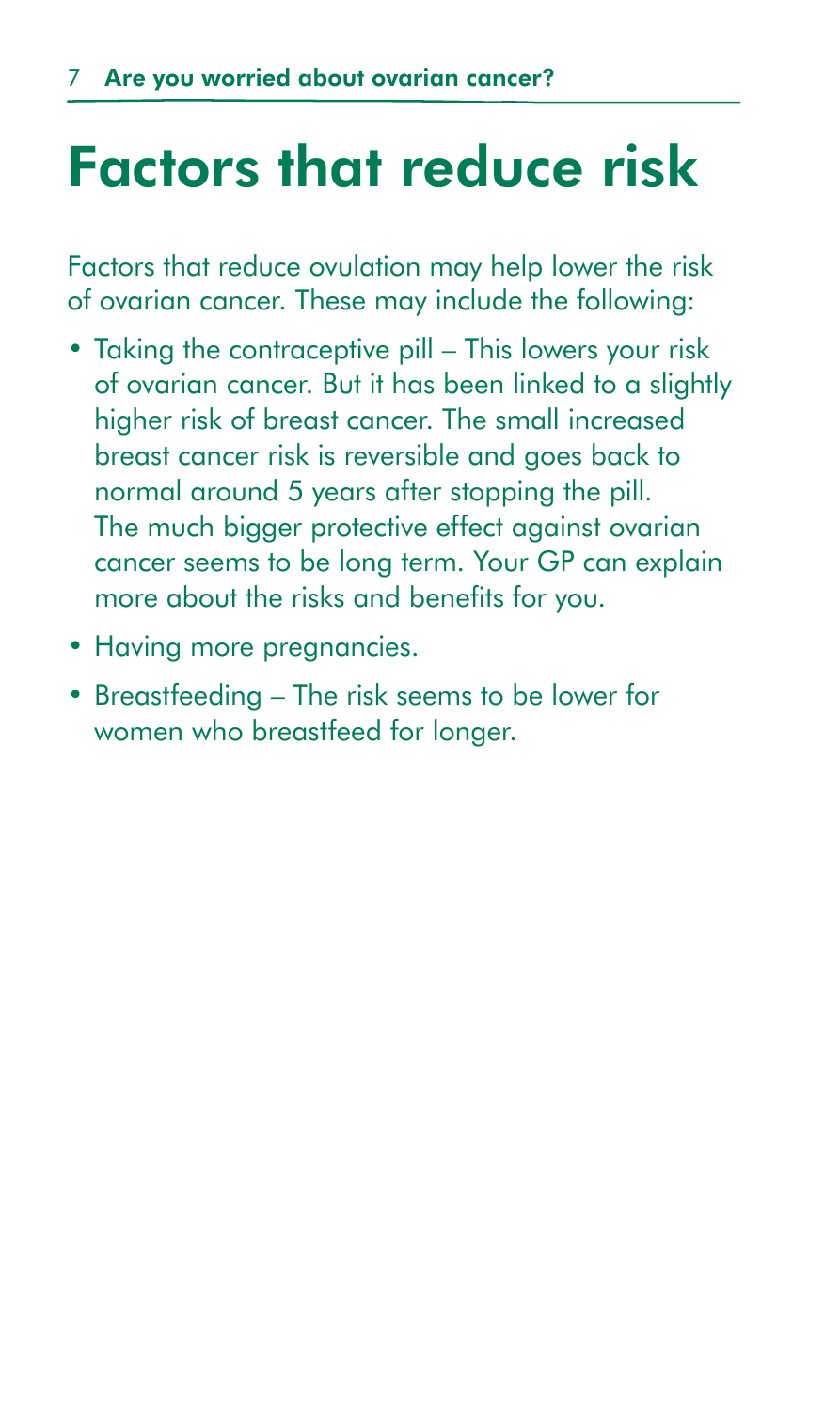# Choose a healthy lifestyle

Around 1 in 3 cases of the most common cancers (about 33%) could be prevented by eating a healthy diet, keeping to a healthy weight and being more active.

It is not clear whether these changes affect your risk of ovarian cancer, or by how much. You cannot reduce your risk of cancer completely. But there are some ways you can lower your risk, and improve your general health.

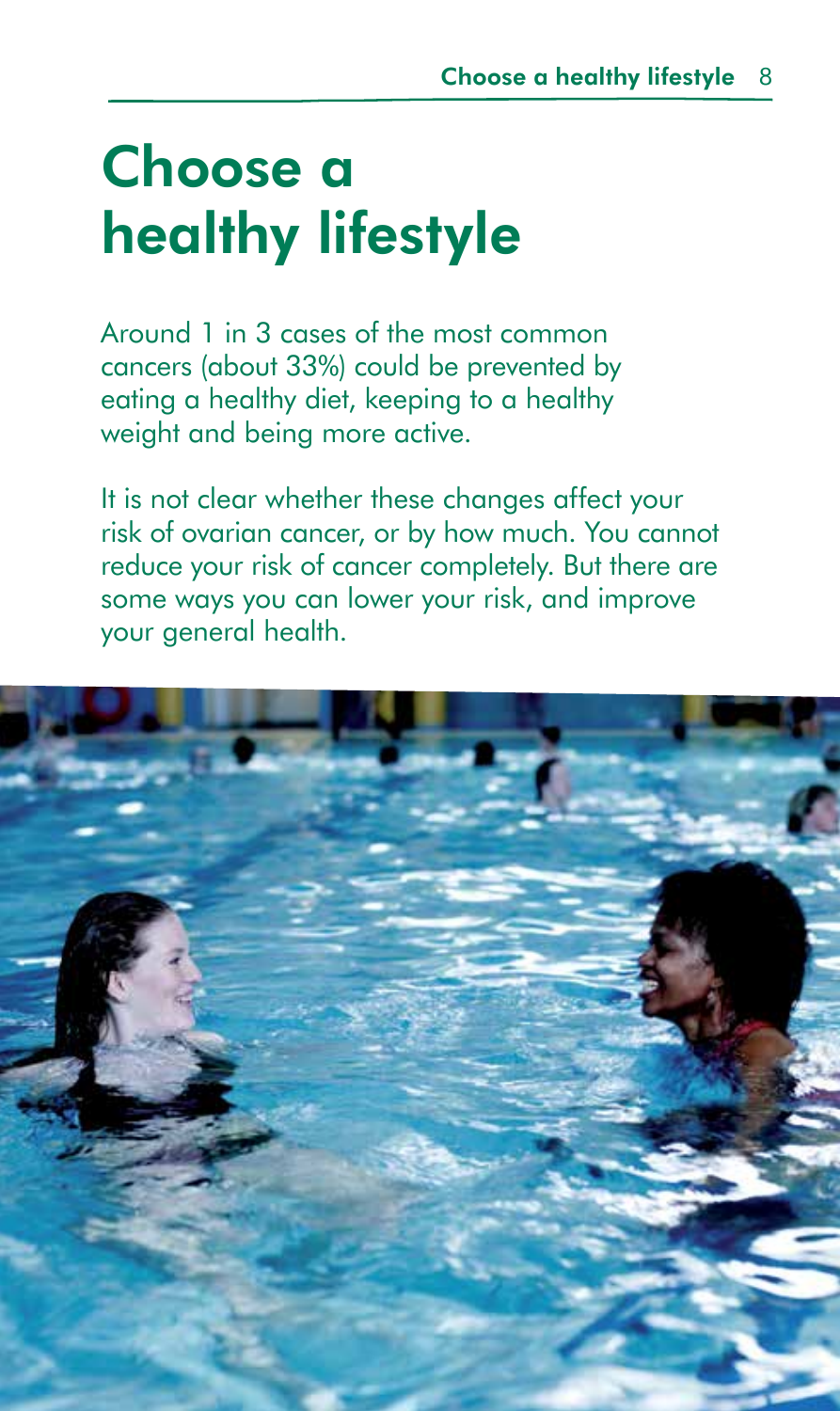## Give up smoking

If you smoke, giving up is the single most important thing you can do for your health.

In the UK, more than 1 in 4 cancer deaths (over 25%) are caused by smoking. Smoking increases the risk of the following cancers:

- mouth cancer
- throat cancer
- lung cancer
- bladder cancer
- kidney cancer
- pancreatic cancer
- bowel cancer
- stomach cancer
- cervical cancer.

Chewing or sucking tobacco is not a safe alternative to smoking cigarettes. If you chew or suck tobacco, you have a higher risk of developing mouth and oral cancers.

Breathing in other people's smoke (passive smoking) also increases your risk of developing cancer. Keep your home smoke-free to protect your and your family's health.

The long-term effects of e-cigarettes are not yet fully known. They are thought to be around 95% safer than smoking tobacco cigarettes.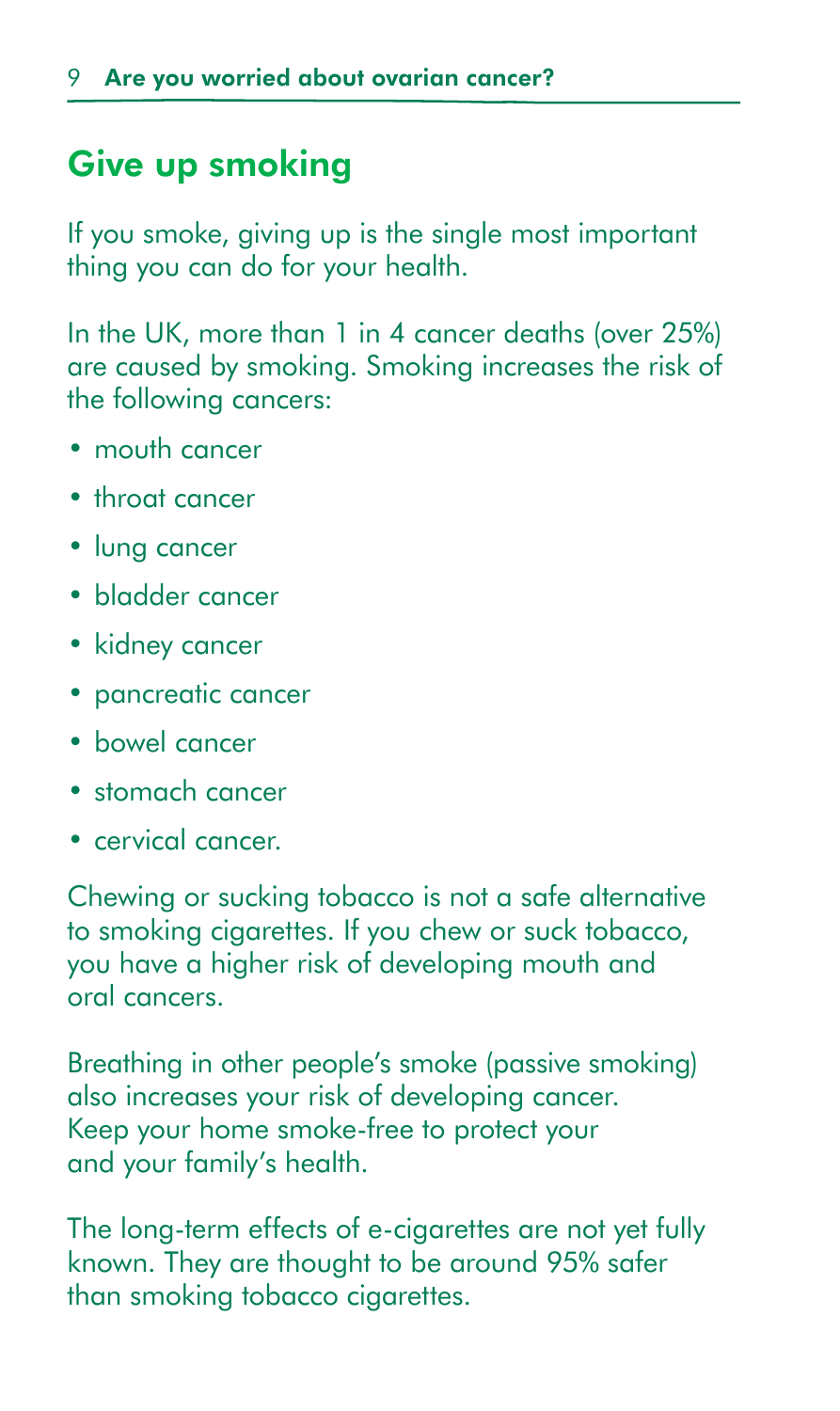If you want to give up smoking, it is never too late to stop. Ask your GP for advice, or contact the stop-smoking service in your area:

#### Smokefree (England)

0300 123 1044 (Monday to Friday, 9am to 8pm, Saturday and Sunday, 11am to 4pm). nhs.uk/smokefree

#### Smokeline (Scotland)

0800 84 84 84 (Monday to Friday, 8am to 10pm, Saturday and Sunday, 9am to 5pm). canstopsmoking.com

#### Stop Smoking Wales

0800 085 2219 (Monday to Thursday, 8am to 8pm, Friday, 8am to 5pm, Saturday, 9am to 4pm). stopsmokingwales.com

#### Want2stop (Northern Ireland) want2stop.info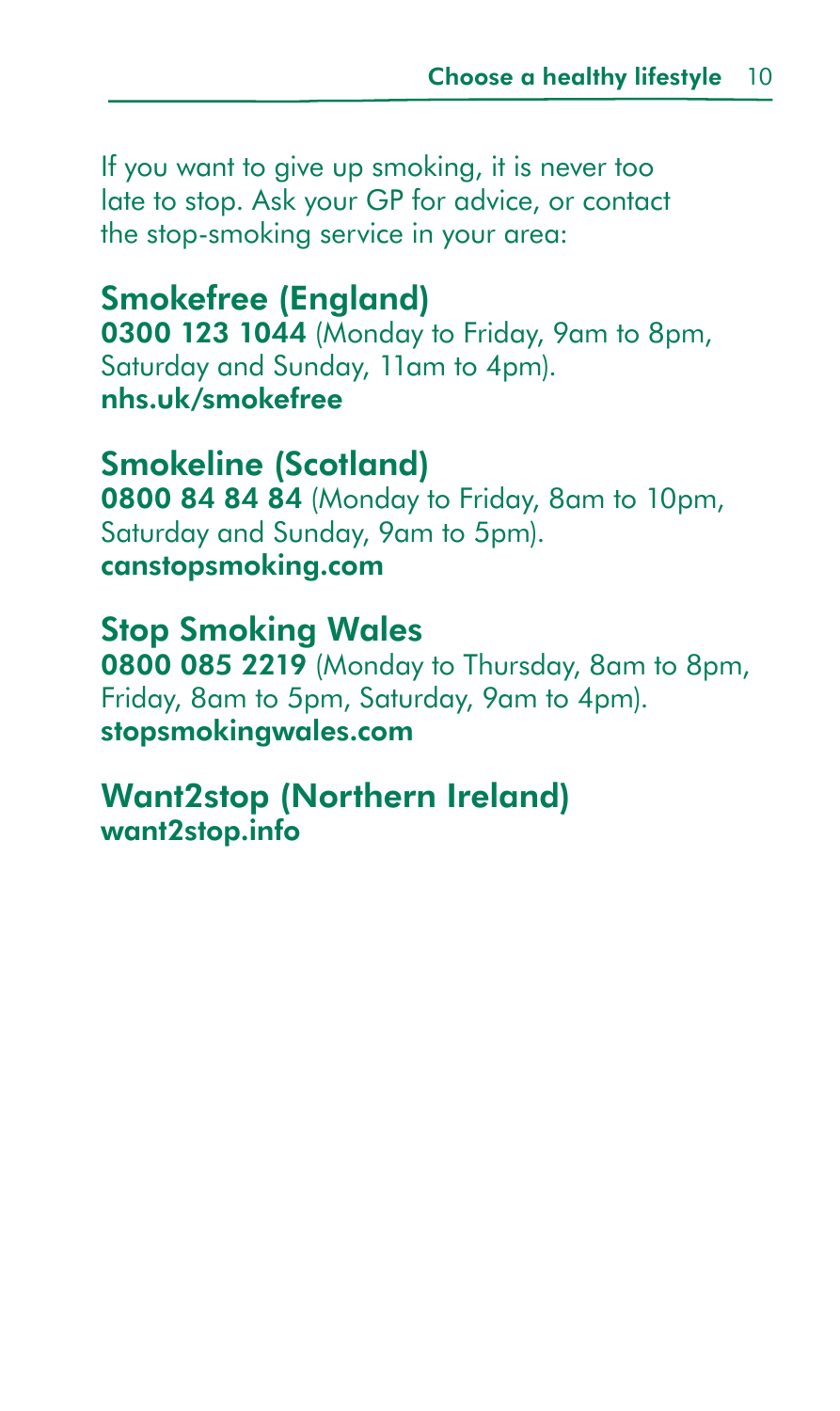### Keep to a healthy weight

Being overweight increases the risk of many types of cancer, including cancers of the bowel, kidney, womb and gullet (oesophagus).

Women who are overweight and have been through the menopause also have a higher risk of breast cancer.

Keeping to a healthy body weight reduces your risk of cancer and other health problems, such as heart disease and diabetes.

Here are some tips to help you keep to a healthy weight:

- Eat a healthy diet with lots of fruit and vegetables, and less fat and less sugar.
- Only eat as much food as you need according to how active you are.
- Be more physically active.

If you are worried about your weight or need more information, talk to your GP or a dietitian.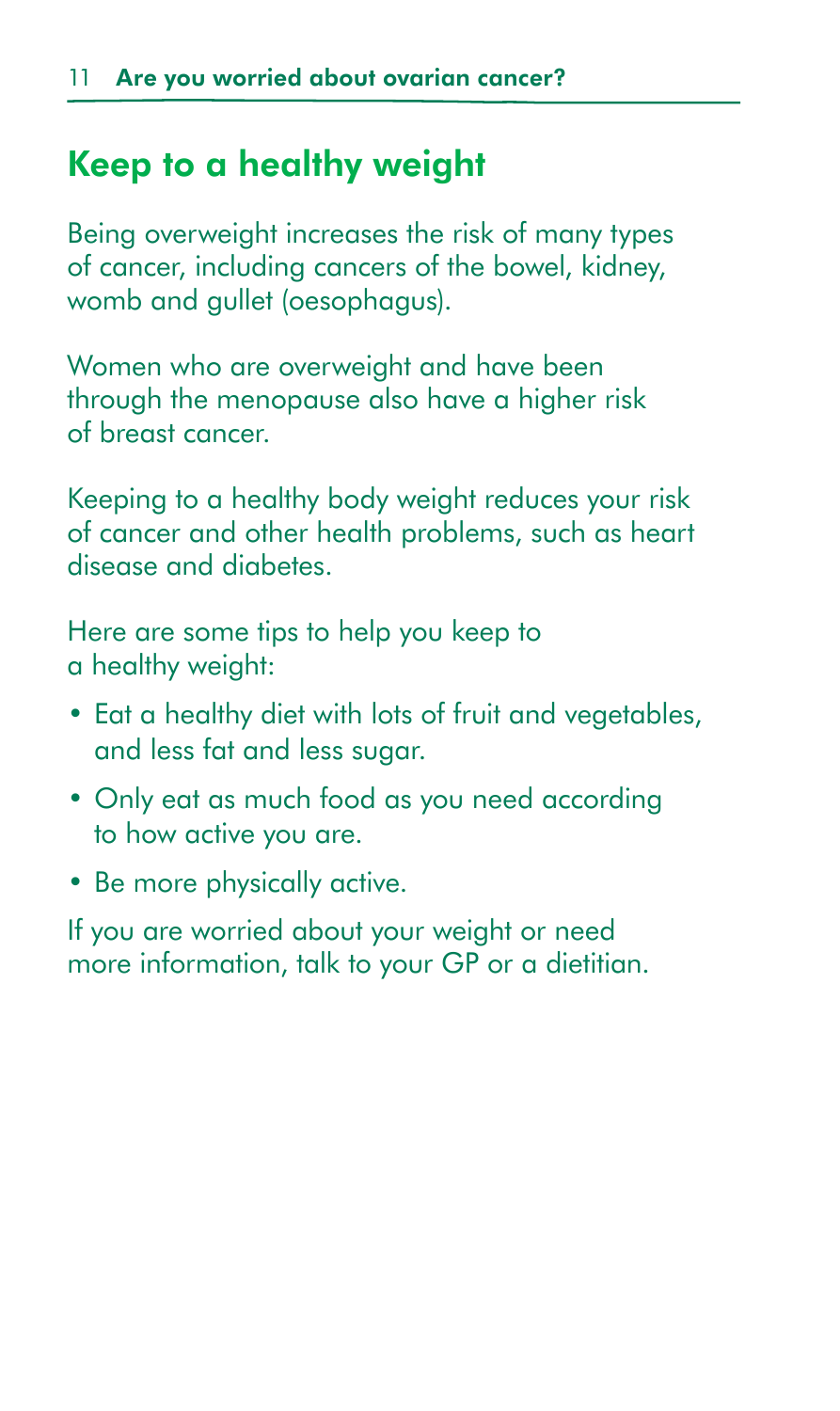### Eat a healthy diet

There is no single food that causes or prevents cancer. Eating a balanced diet is good for your overall health and helps reduce your risk of some cancers. It can also help you keep to a healthy weight.

For most people, a daily balanced diet includes:

- lots of fruit and vegetables
- starchy foods (carbohydrates), such as bread, rice, pasta, noodles, couscous and potatoes
- some protein-rich foods, such as meat, poultry, fish, nuts, eggs and pulses (beans and lentils)
- some milk and dairy foods, such as cheese, yoghurt and cream
- a small amount of food high in fat, salt and sugar.

Drinks should mainly be water, tea and coffee (without sugar), or sugar-free drinks.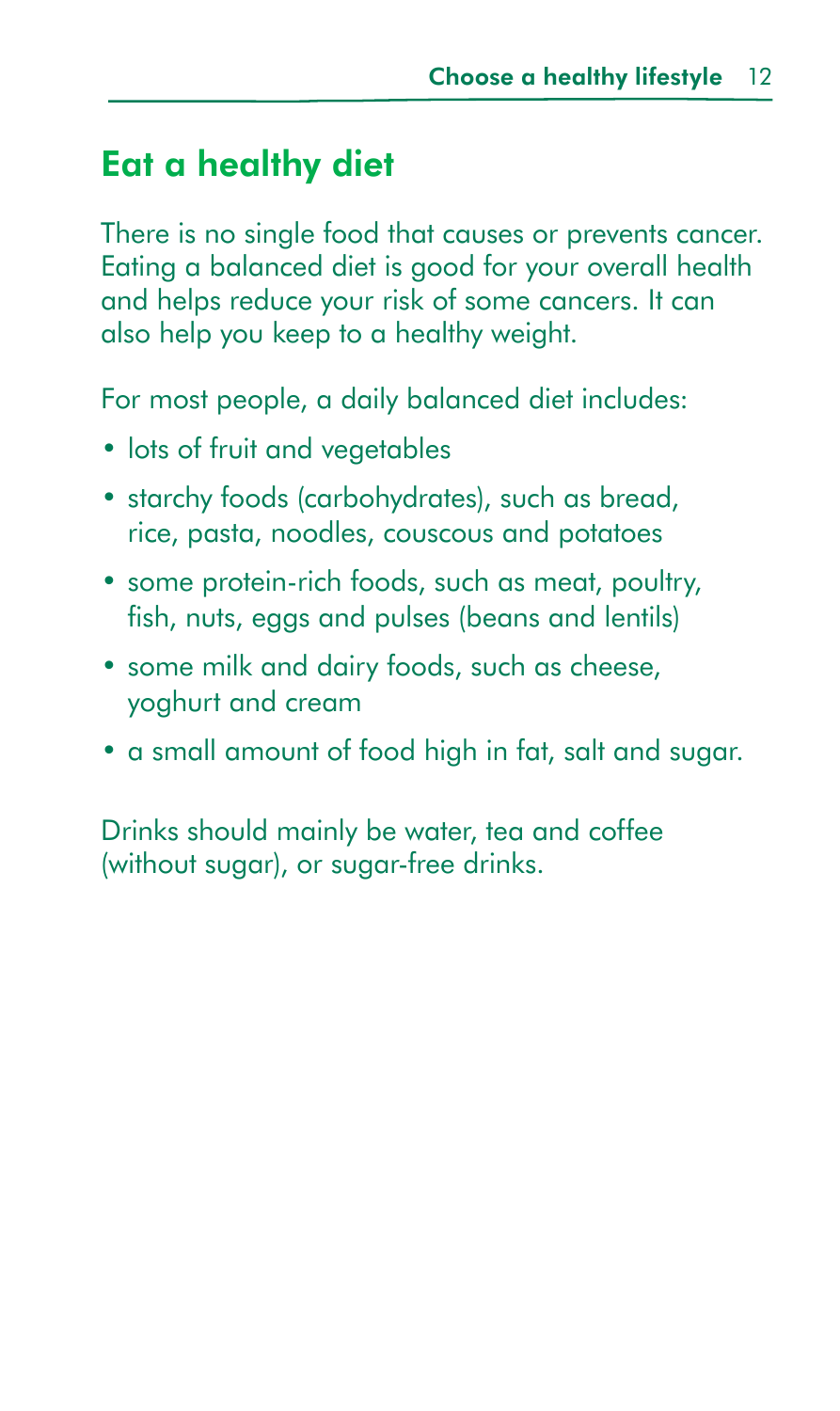Eating plenty of high-fibre foods helps reduce the risk of bowel cancer. High-fibre foods include:

- wholegrain bread
- brown rice
- oats
- beans
- peas
- lentils
- grains
- seeds
- fruit and vegetables.

Potatoes with their skins on are also a good source of fibre.

Try to limit how much red and processed meat you eat. These are linked to a higher risk of bowel cancer. Red meat is beef, pork, lamb and veal. Processed meats include sausages, bacon, salami, tinned meats, and packet meats like sandwich ham.

You can find more detailed information about diet and cancer risk on the World Cancer Research Fund website (wcrf-uk.org).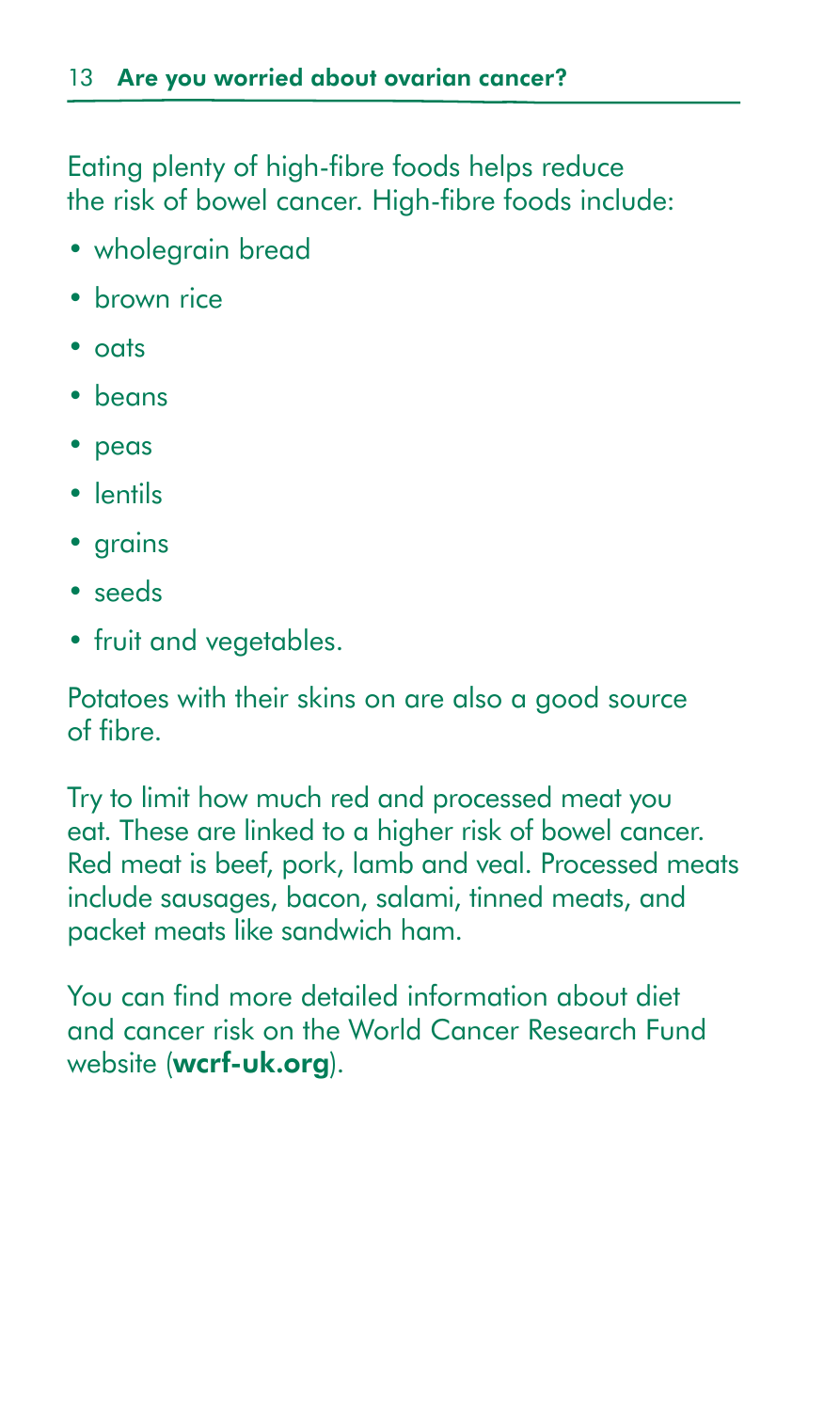'I eat lots of fruit and vegetables. I try to have 5 a day, and starchy foods like wholegrain bread.' Robin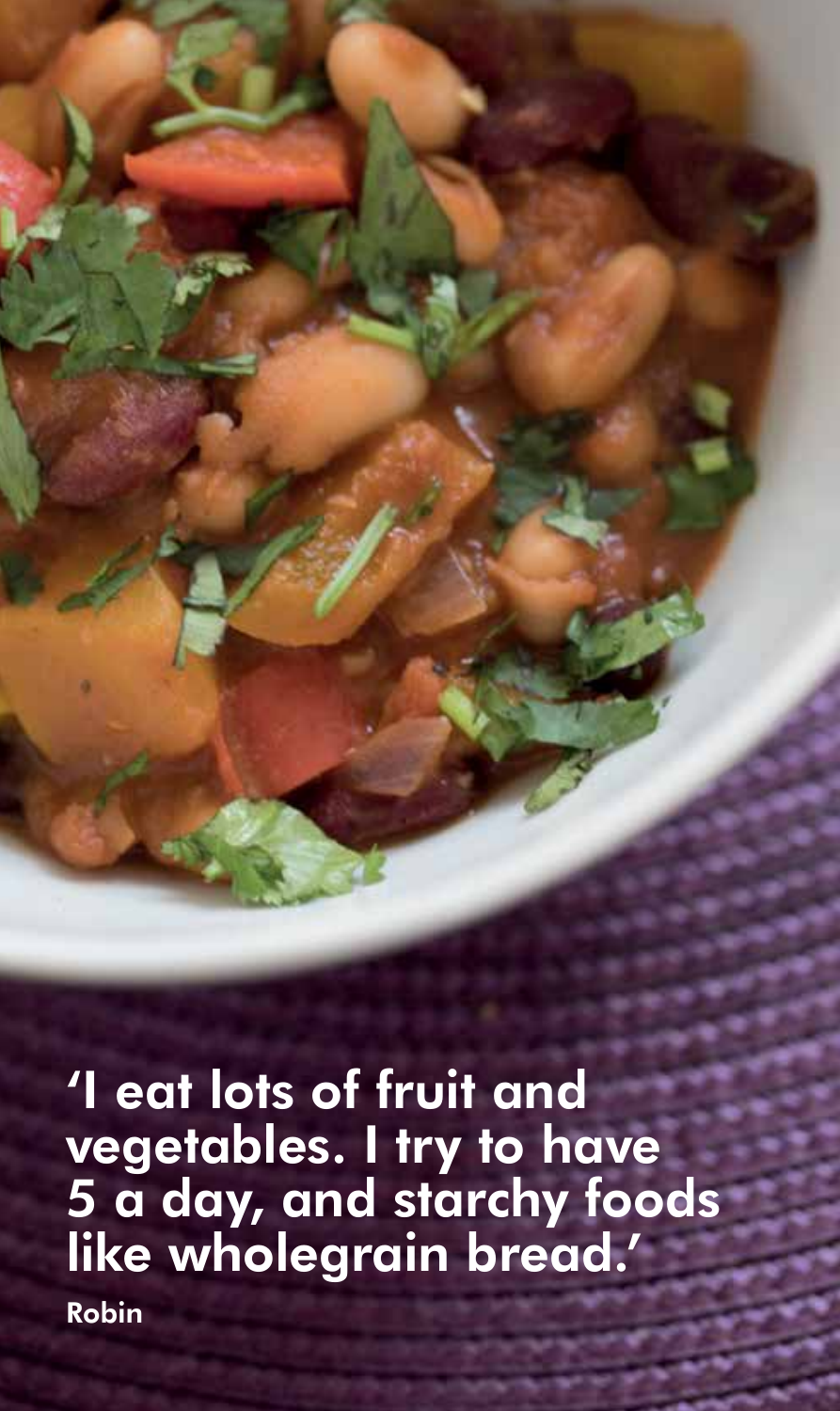## Be physically active

Many studies have found that regular physical activity can reduce the risk of cancer. You should try to do at least 30 minutes of activity every day. Your cancer risk is reduced further if you are active for more than 30 minutes a day and if you exercise harder (vigorous activity).

You do not have to go to the gym to be active. Some people enjoy regular walking, cycling or swimming instead. During your regular activity, you should feel you are breathing faster but are still able to talk. Your pulse should be slightly faster than normal. You can increase the amount of activity you do as you get used to exercising.

If you are not used to doing exercise, ask your GP for advice about getting started. You can find more information about keeping active on these websites:

- England nhs.uk
- Scotland nhsinform.scot
- Wales nhsdirect.wales.nhs.uk
- Northern Ireland nidirect.gov.uk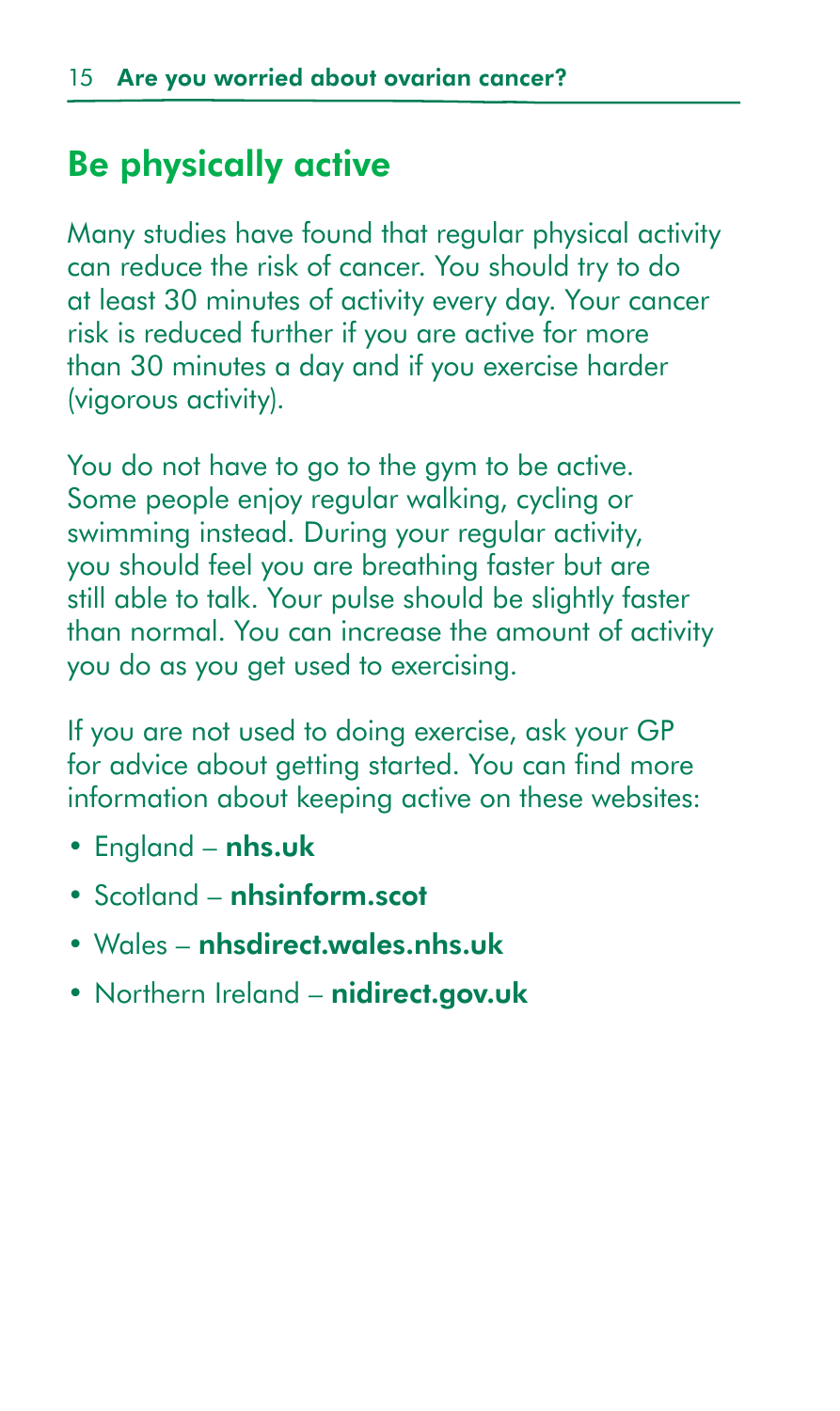## Limit how much alcohol you drink

Drinking alcohol increases your risk of mouth and throat cancers. It is also linked to the following cancers:

- oesophageal (gullet) cancer
- bowel cancer
- liver cancer
- breast cancer.

In general, the more you drink, the higher your risk. Your risk is even higher if you also smoke.

The current guidelines say that if you drink alcohol:

- do not regularly drink more than 14 units of alcohol in a week
- spread the amount you drink in a week over three or more days
- try to have several alcohol-free days every week.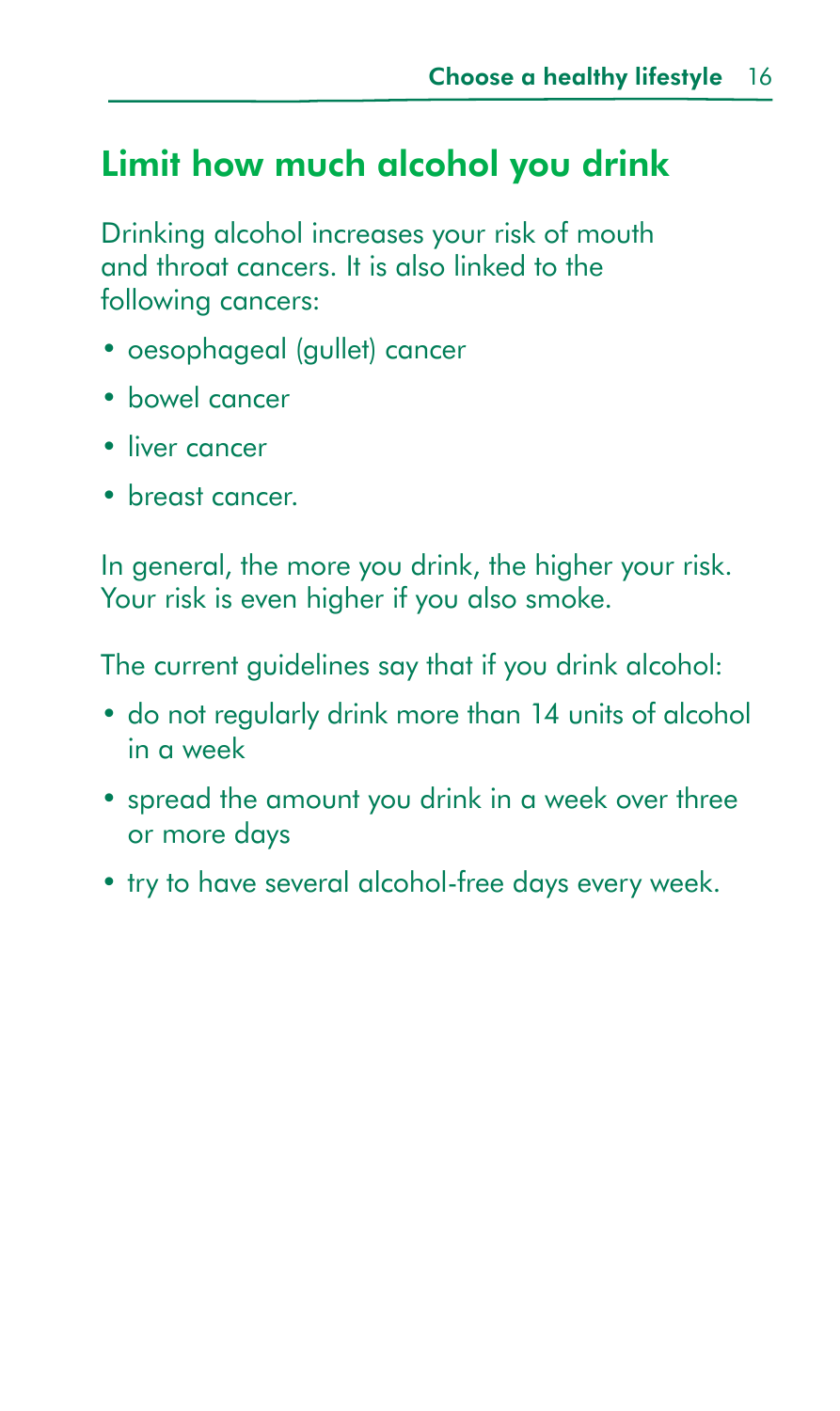Remember, the number of units you are drinking depends on the size and strength of your drink:

- Half a pint of lower-strength (3 to 4%) beer, lager or cider contains 1 unit.
- Half a pint of higher-strength (5%) beer, lager or cider contains 1½ units.
- A standard glass of wine (175ml), often called a small glass in pubs and bars, contains around 2 units.
- A large glass of wine (250ml) contains 3 units.
- A single measure (25ml) of 40% spirits contains 1 unit.

You can find more information about alcohol and drinking guidelines at drinkaware.co.uk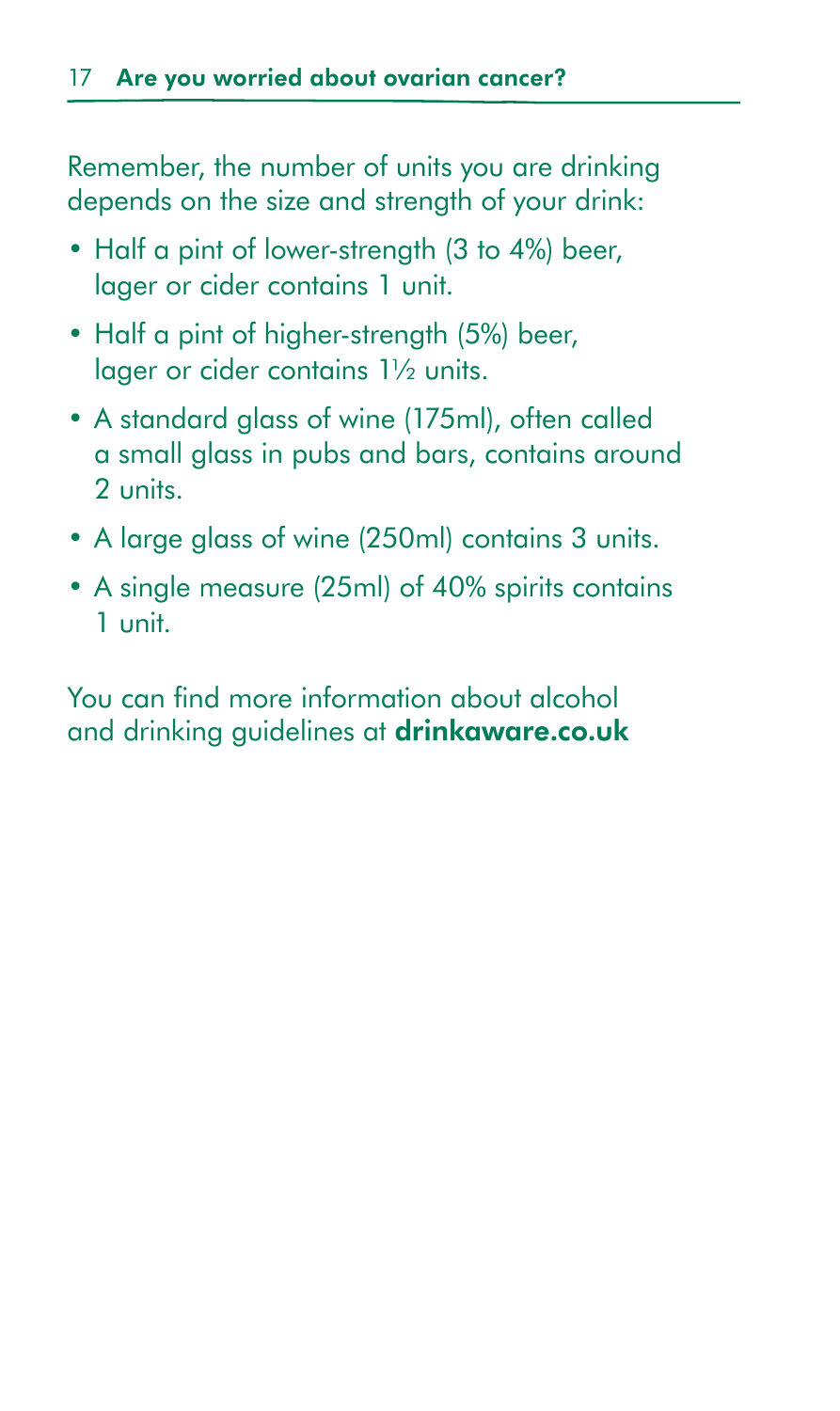# Know the signs of ovarian cancer

Ovarian cancer can be treated more successfully if it is found early. It is important to know the signs and symptoms of ovarian cancer.

Your GP should offer cancer tests if you have any of these symptoms for no reason, or you get these symptoms regularly (especially if it is more than 12 times a month):

- A long-lasting bloated or swollen tummy.
- Feeling full quickly when you eat, or loss of appetite.
- Pain in the lower tummy or back.
- Peeing (passing urine) more often than usual or more urgently (feeling like you cannot hold on).

Other symptoms may include the following:

- A change in your normal bowel habit (diarrhoea or constipation).
- Weight gain or weight loss.
- Unexplained or extreme tiredness (fatigue).
- Vaginal bleeding after the menopause.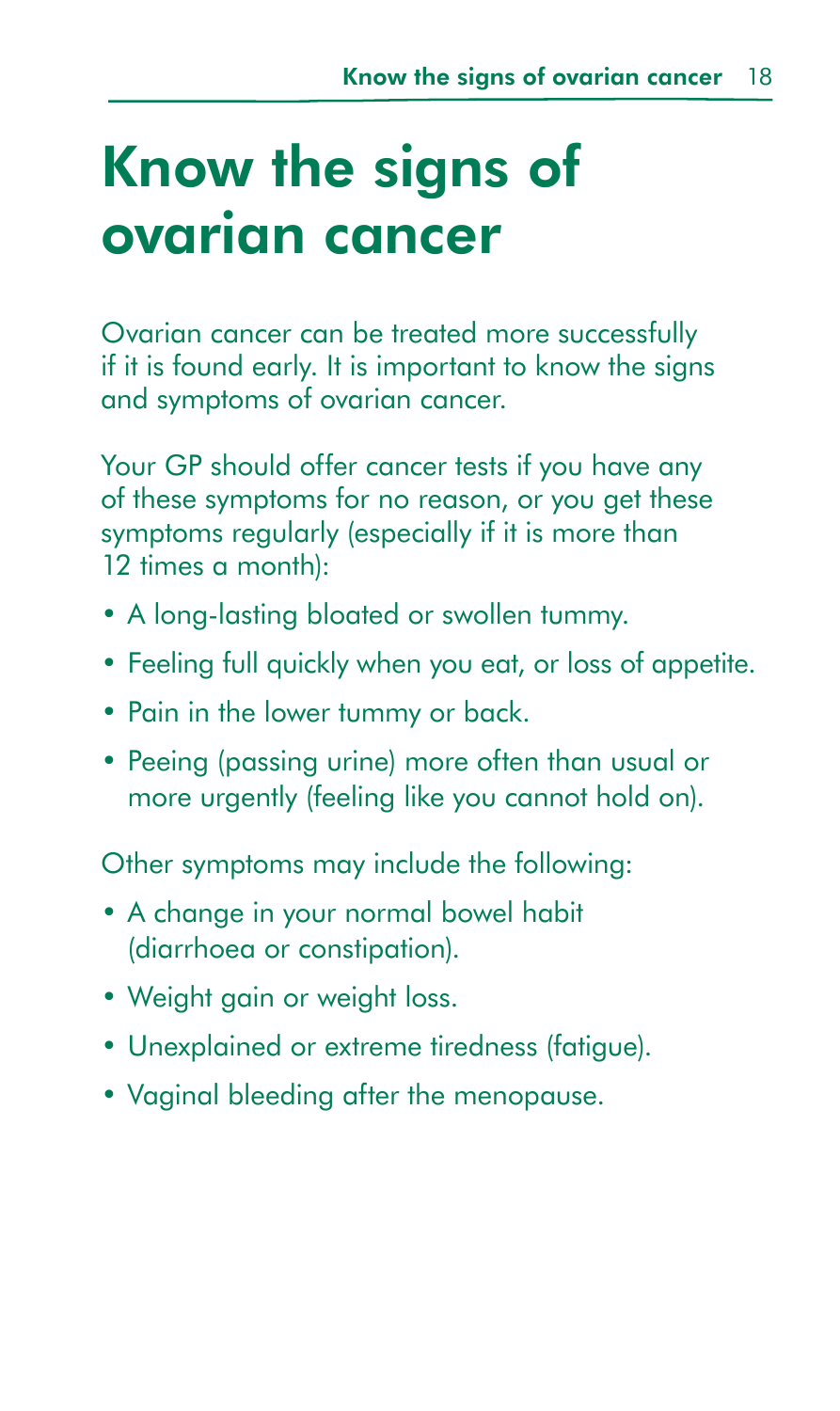If you are aged 50 or older and develop symptoms of irritable bowel syndrome (IBS) for the first time, you should also have tests. IBS can cause bloating and changes in bowel habit, but it does not usually start after 50.

Most women with these symptoms do not have ovarian cancer, but it is important to get them checked.

'If you are worried about any ache or pain, see your GP. It may be nothing, but it's always good to get it checked rather than live with the worry.'

**Christine**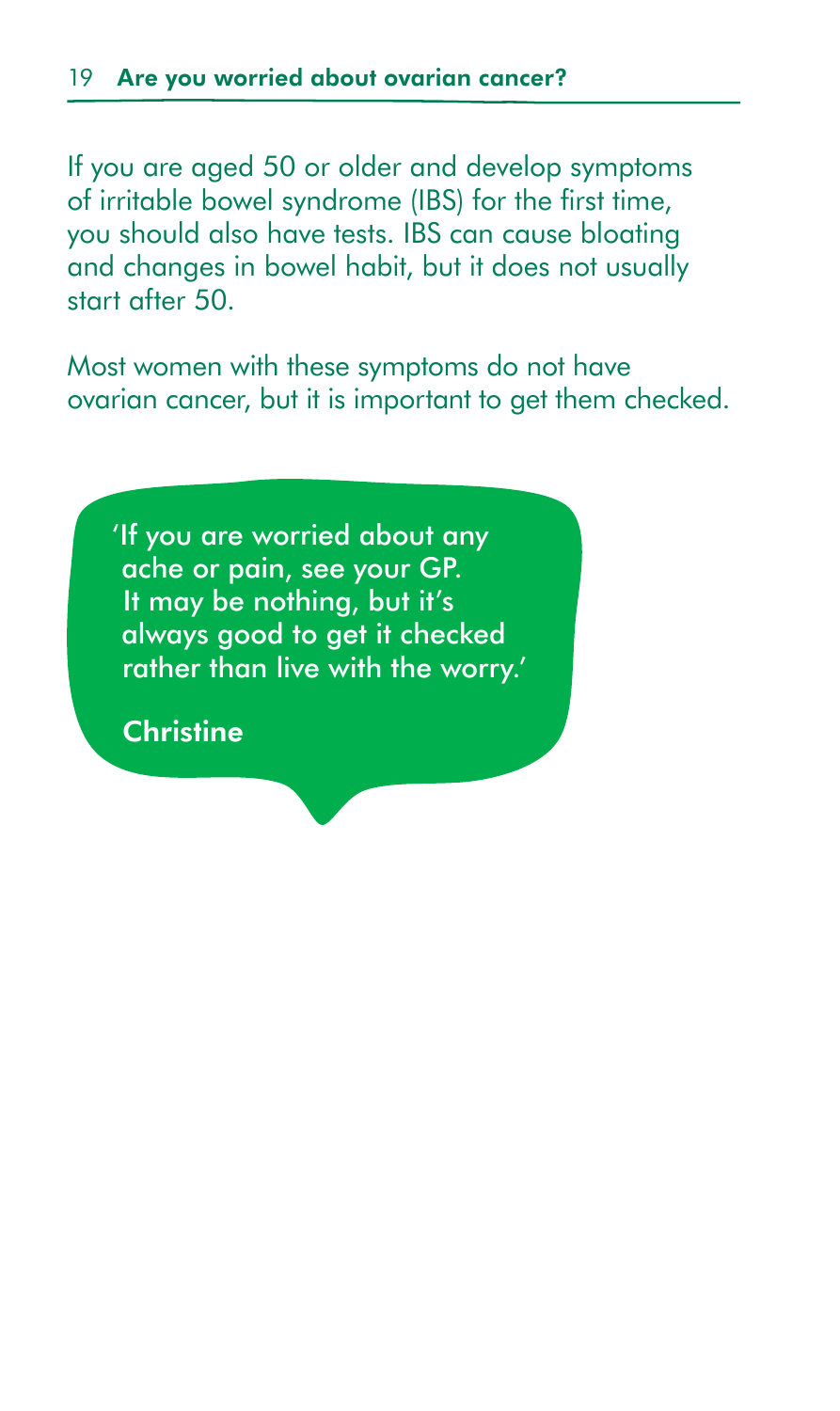# Screening for ovarian cancer

In the UK, screening tests are offered for some types of cancer. The aim is to:

- find cancer early, when treatment will be most successful
- prevent cancer developing.

Currently, screening is not offered for ovarian cancer in the UK. This is because current screening tests cannot find ovarian cancer early enough to make it more treatable.

Researchers are still trying to find the most effective way to screen for ovarian cancer. Some women are offered screening as part of a research trial. Your doctor can explain if this is available and the possible risks and benefits of taking part in a research trial.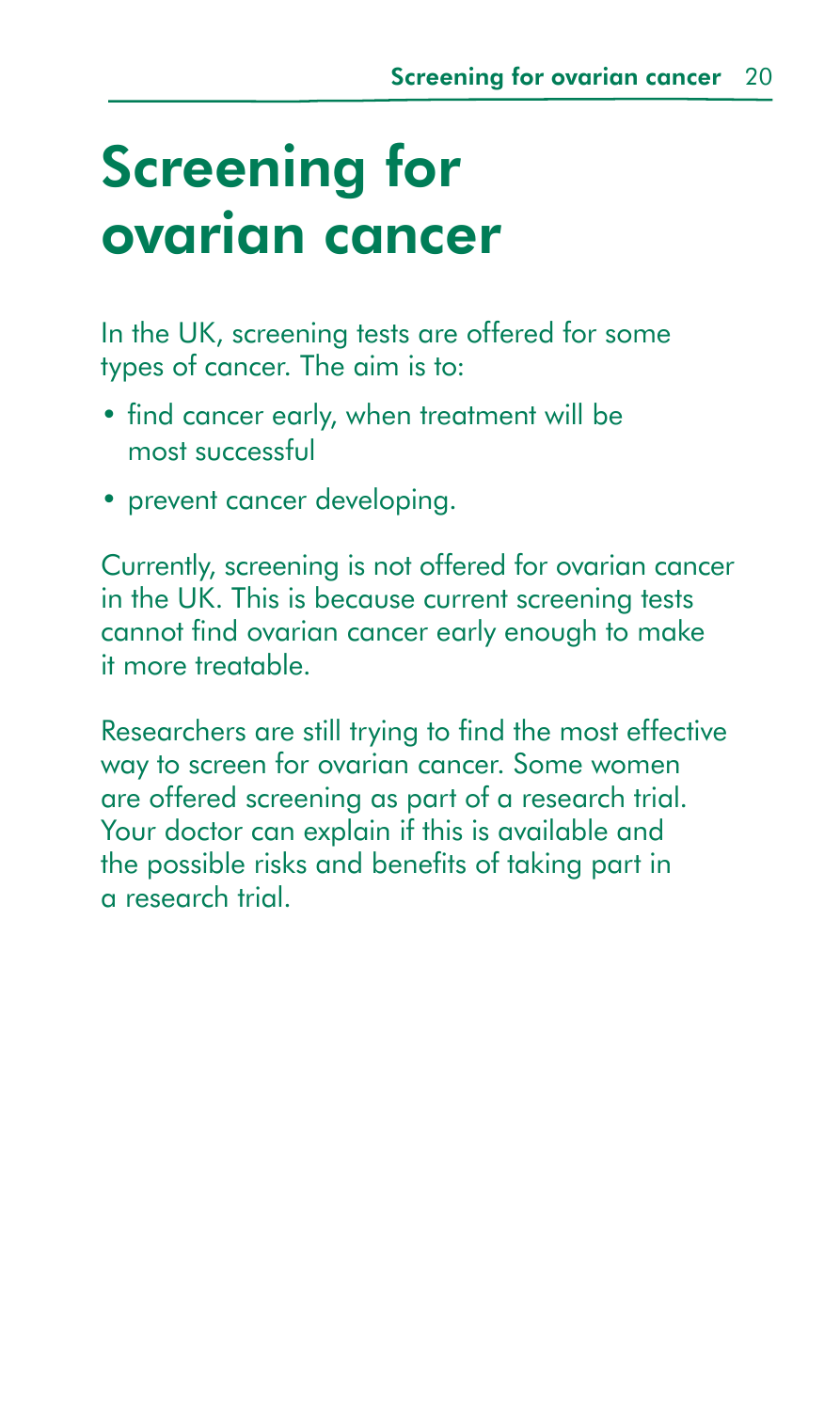## When cancer runs in families

Most gene mutations that lead to cancer happen during a person's lifetime are caused by lifestyle and environmental factors. These types of mutation build up with age. This is why most types of cancer are more common in older people.

But it is also possible for a gene mutation to run through a family passing from parent to child. This is called an inherited mutation.

Some inherited mutations make a person more likely to develop certain types of cancer. They may make cancer more likely at a younger age. Having a gene mutation like this does not mean you have cancer. Instead, it means you have a higher risk of developing some types of cancer.

It is important to remember that cancer is very common and most of us have relatives who have had cancer. This does not always mean there is an inherited gene mutation in your family, or that you have a higher risk of cancer.

Less than 5 in 100 cases of cancer (5%) are linked to an inherited gene mutation.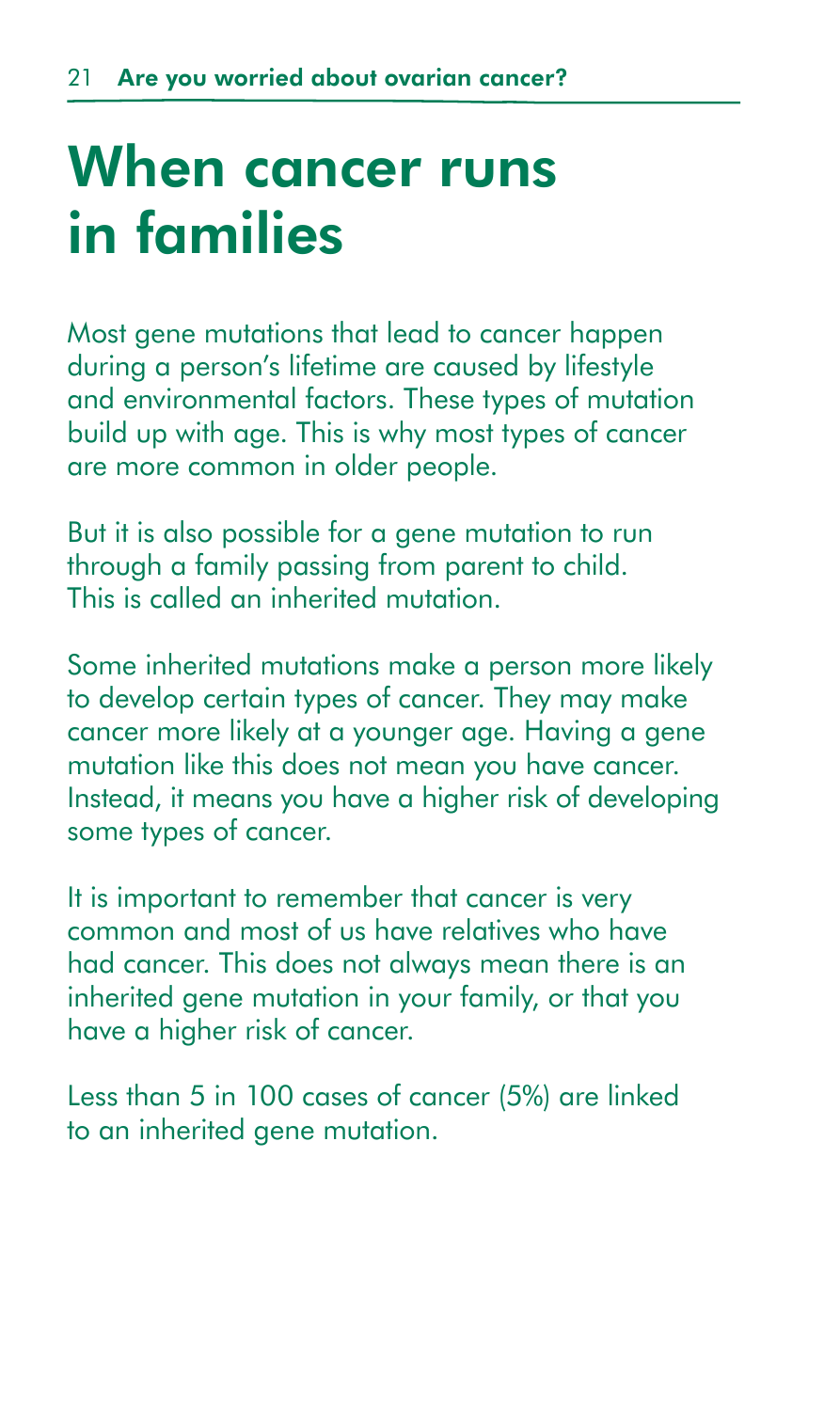# Understanding your family history

Families affected by an inherited gene mutation linked to ovarian cancer may have a pattern of cancers in the family. These are examples of patterns:

- A number of family members have been diagnosed with ovarian cancer or related cancers, such as breast cancer.
- The family members are closely related.
- The family members were diagnosed at a younger age.
- You have a family history of certain cancers and you are from an Eastern European or Ashkenazi Jewish (Eastern European Jewish) background. Some gene mutations linked to ovarian cancer are more common in these ethnic groups.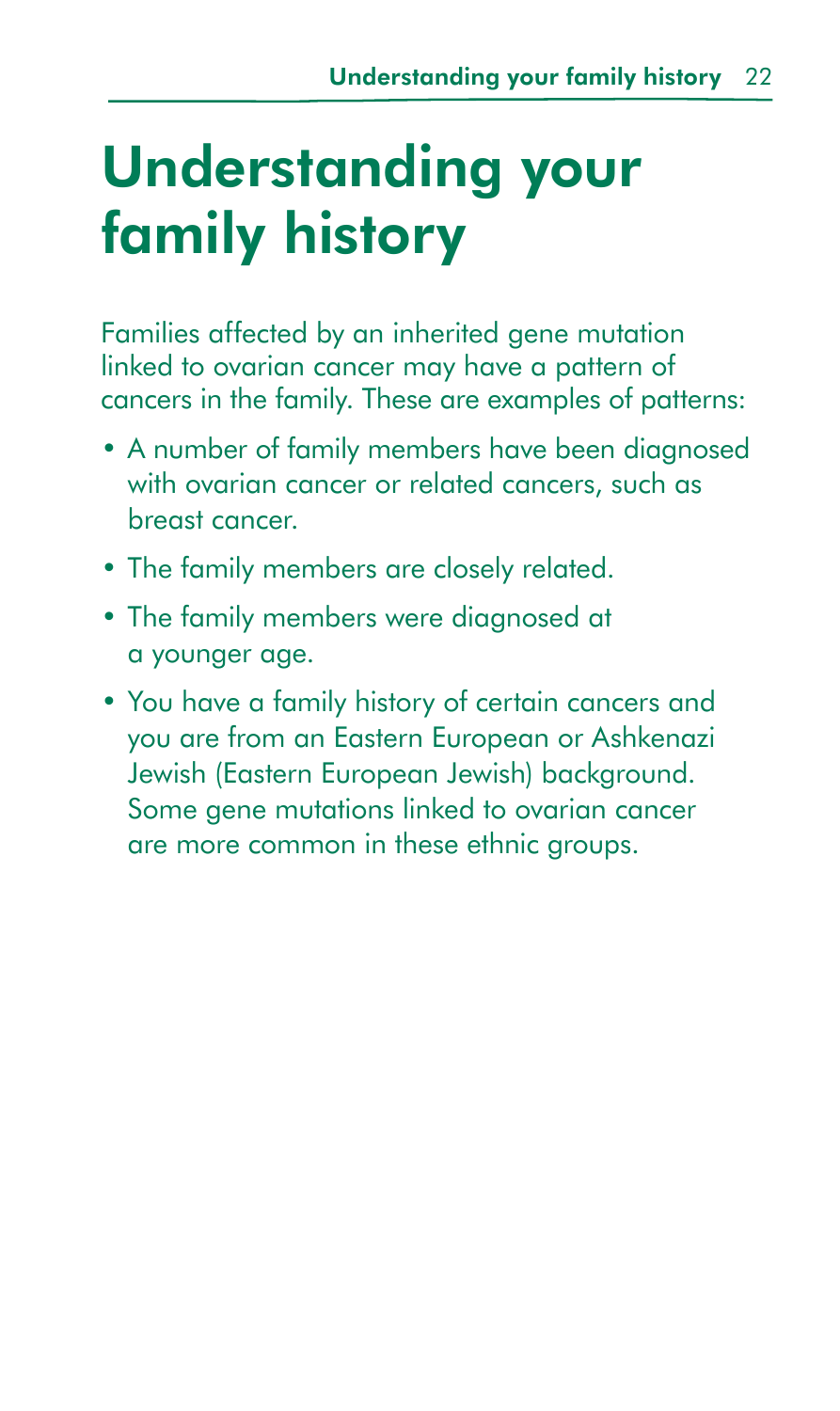# If you are worried about cancer in your family

If you are worried about the pattern of cancer in your family, talk to your GP. They may be able to reassure you, or they can refer you to a genetics specialist.

If you meet a genetics specialist, they will talk to you about your family's history of cancer. They will explain if you are likely to have a higher risk of cancer because of the pattern of cancer in your family.

If they think you may carry an inherited gene mutation, you may be offered a blood test to check. This is called **genetic testing**. You might have this test if:

- you are diagnosed with a cancer that is likely to be linked to an inherited mutation
- a close blood relative (such as a parent, brother or sister) has already had a test that found an inherited mutation.

If you have an inherited mutation, or your family history shows you have a higher risk of cancer, you may be offered:

- treatments to reduce the risk
- extra cancer screening.

We have more information for people with an inherited risk of cancer (see page 25).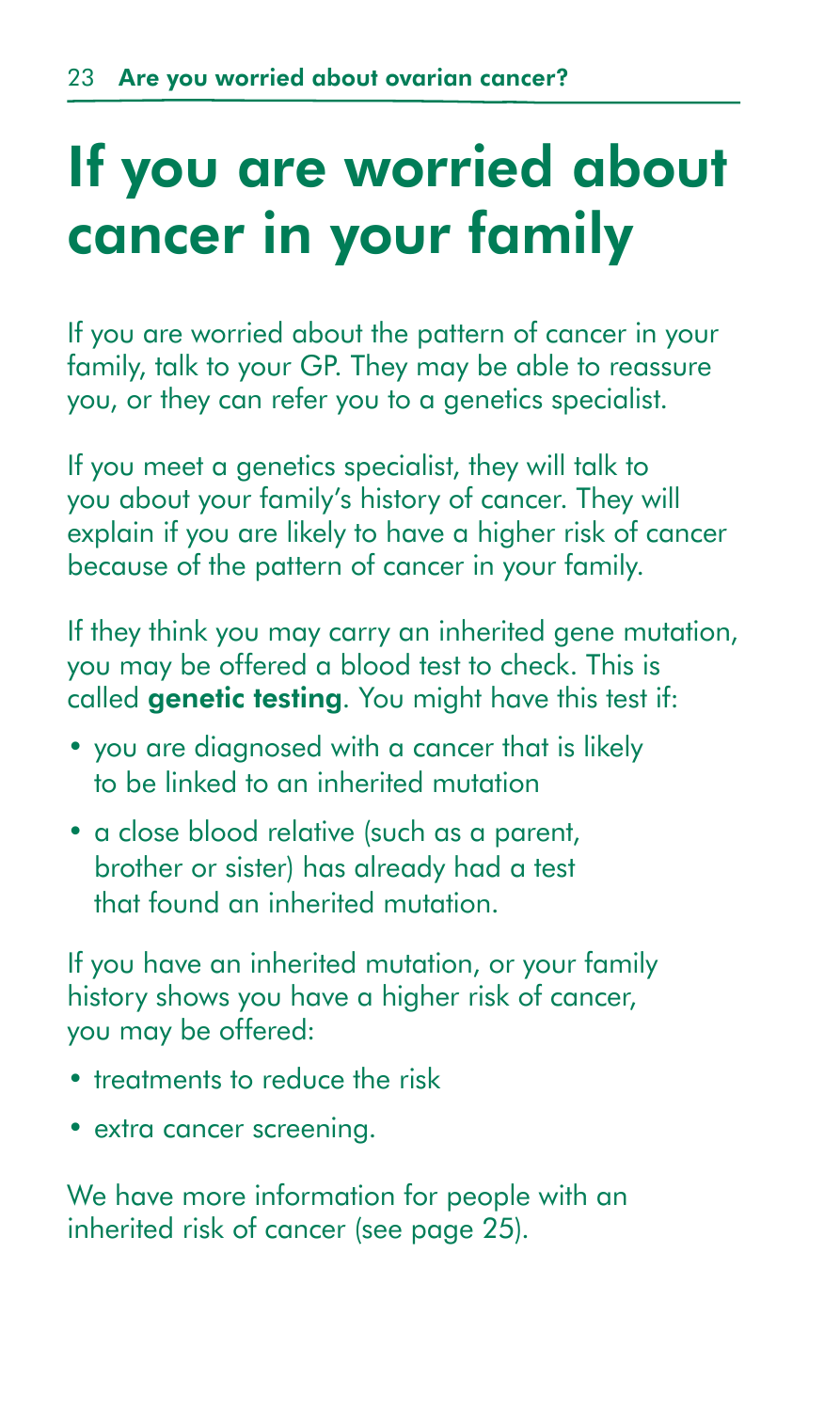# Further information and support

We provide expert, up-to-date information about cancer. And all our information is free for everyone.

## If you are still worried

Most people worry about their health at some point in their lives.

For some, thinking about their risk of a health condition such as cancer helps them make positive lifestyle changes.

Sometimes, health worries are more complicated.

If you have more questions, or you cannot stop worrying about your health, it can help to talk to someone:

- Your GP may be able to help or give you information about counselling services in your area.
- Call our cancer support specialists on 0808 808 00 00 (Monday to Friday, 9am to 8pm).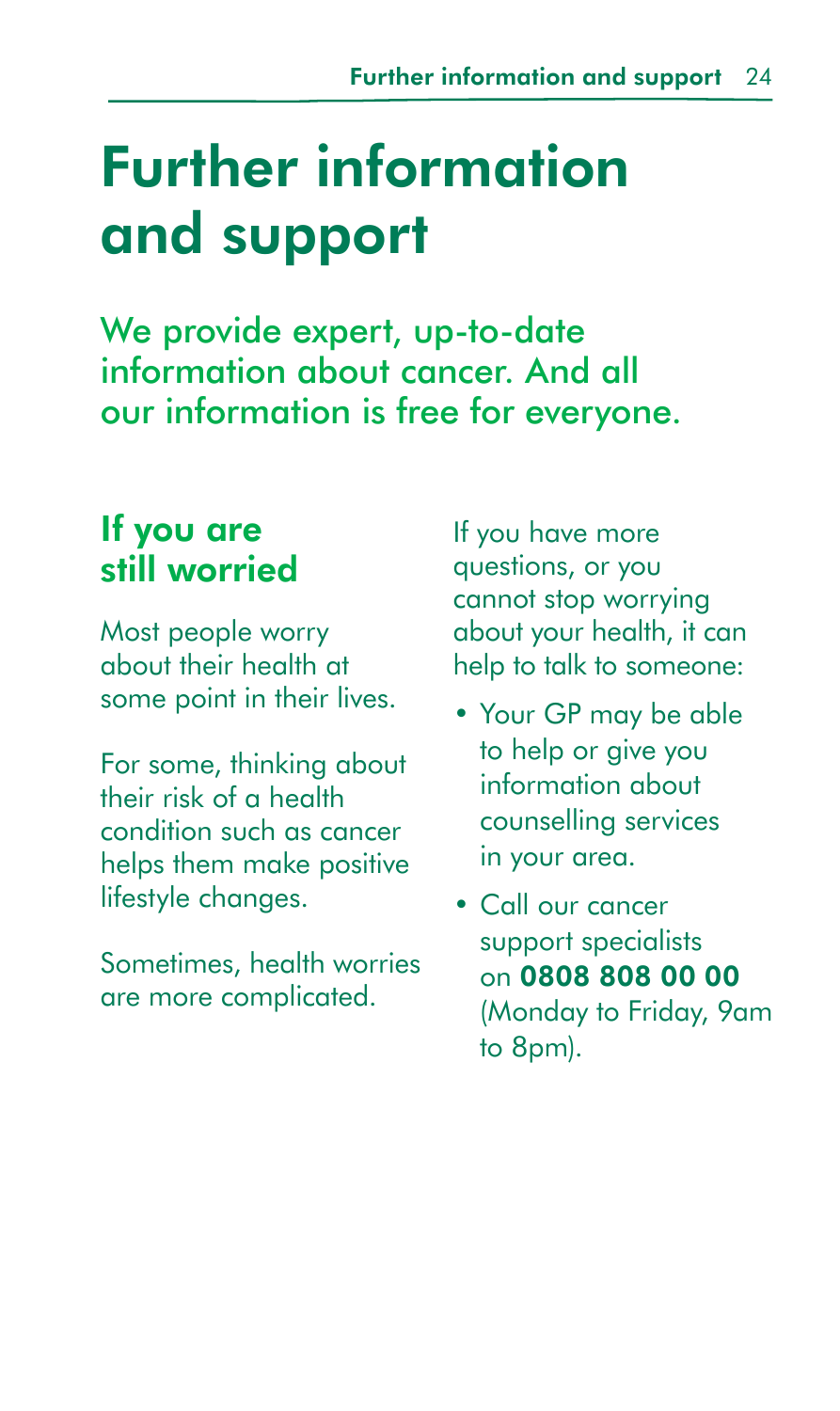### Order our information

We have a wide range of cancer information available to order for free at be.macmillan.org.uk You can also order our information by calling us on 0808 808 00 00.

Deaf or hard of hearing? Use NGT (Text Relay) on 18001 0808 808 00 00

#### Non-English speaker?

Interpreters are available. Alternatively, visit macmillan.org.uk

All of our information is also available at macmillan.org.uk/ information-andsupport

### Related resources

We have more information about cancer risk and cancer genetics in the following resources:

- Cancer genetics: how cancer sometimes runs in families
- Are you worried about cancer?
- Are you worried about bowel cancer?
- Are you worried about breast cancer?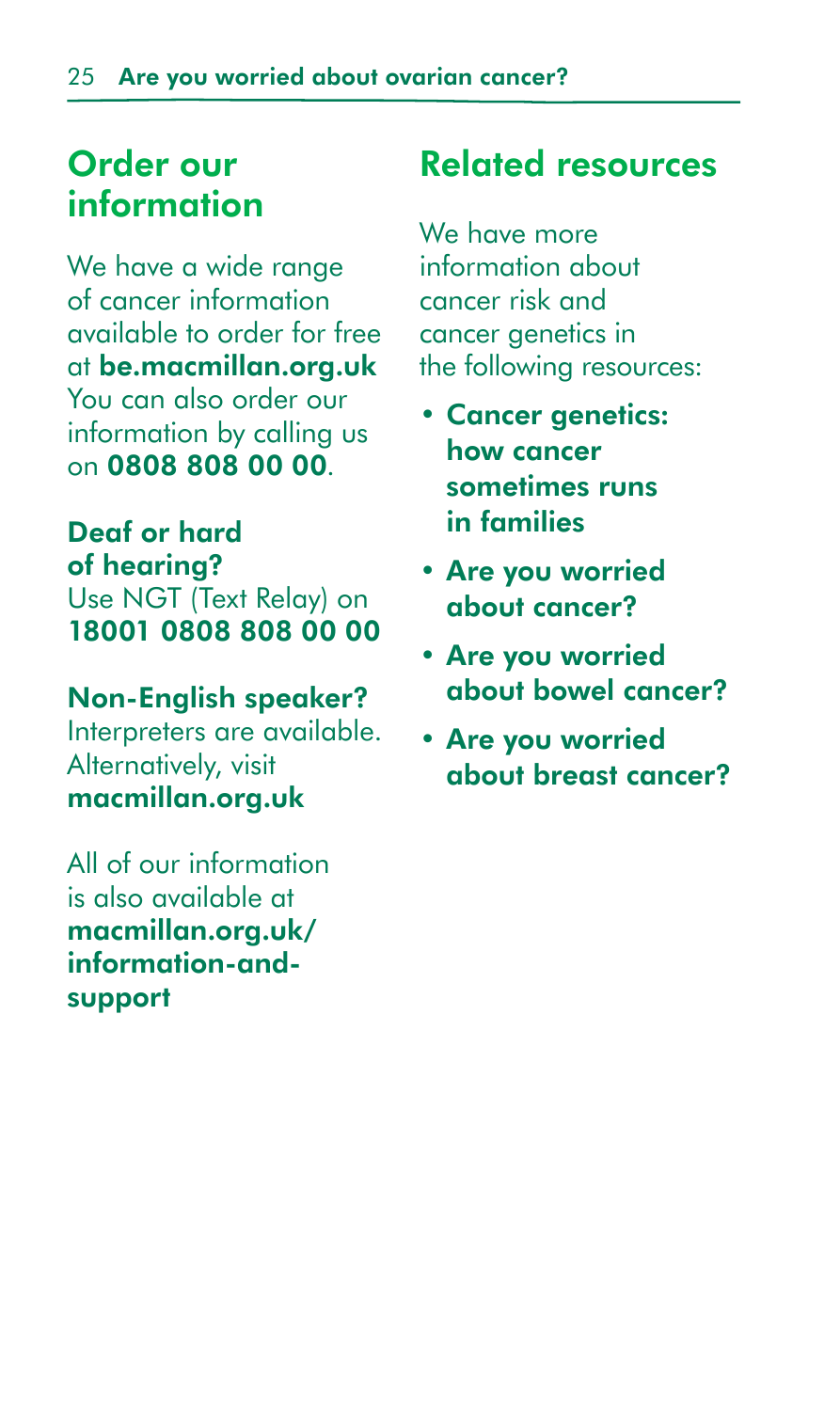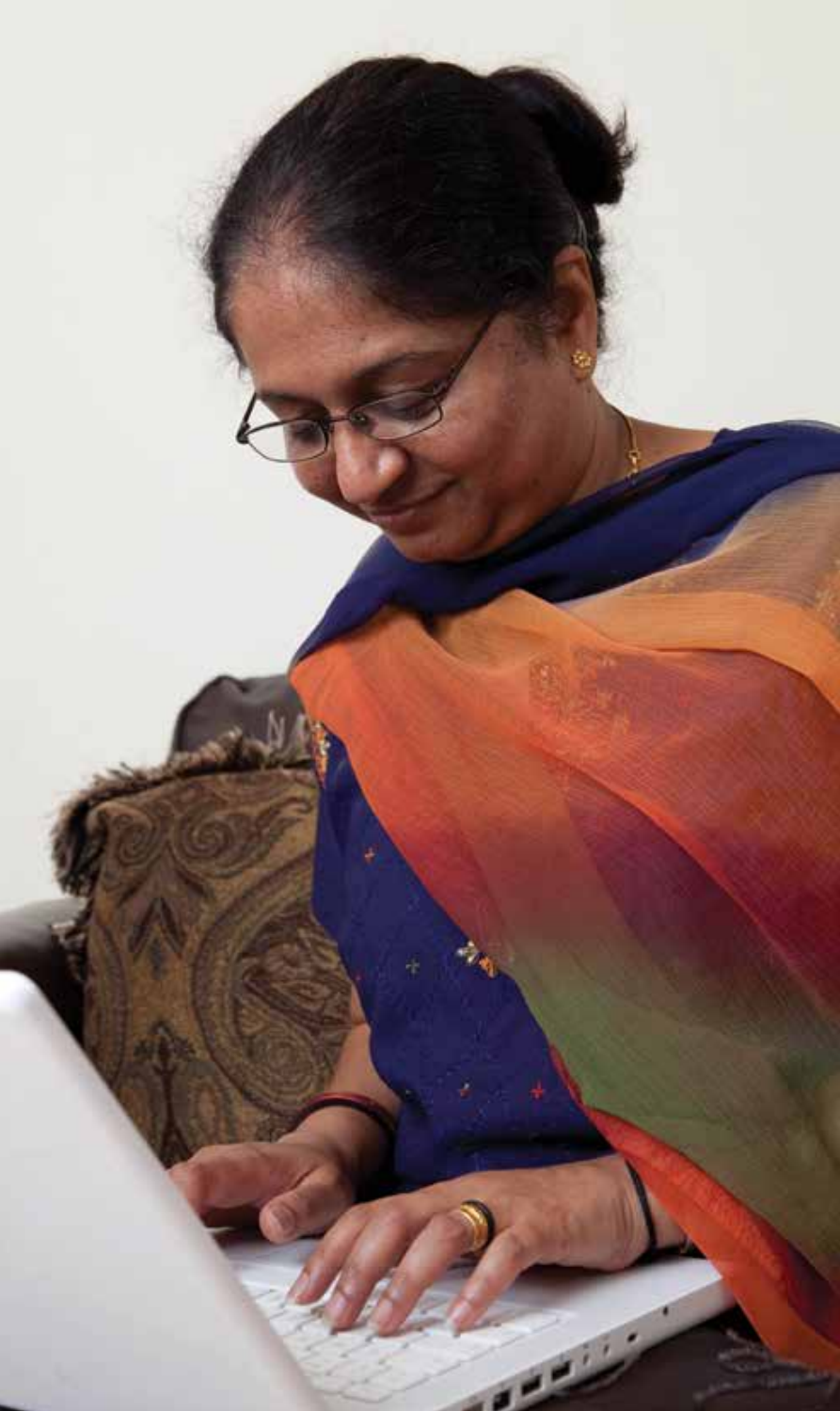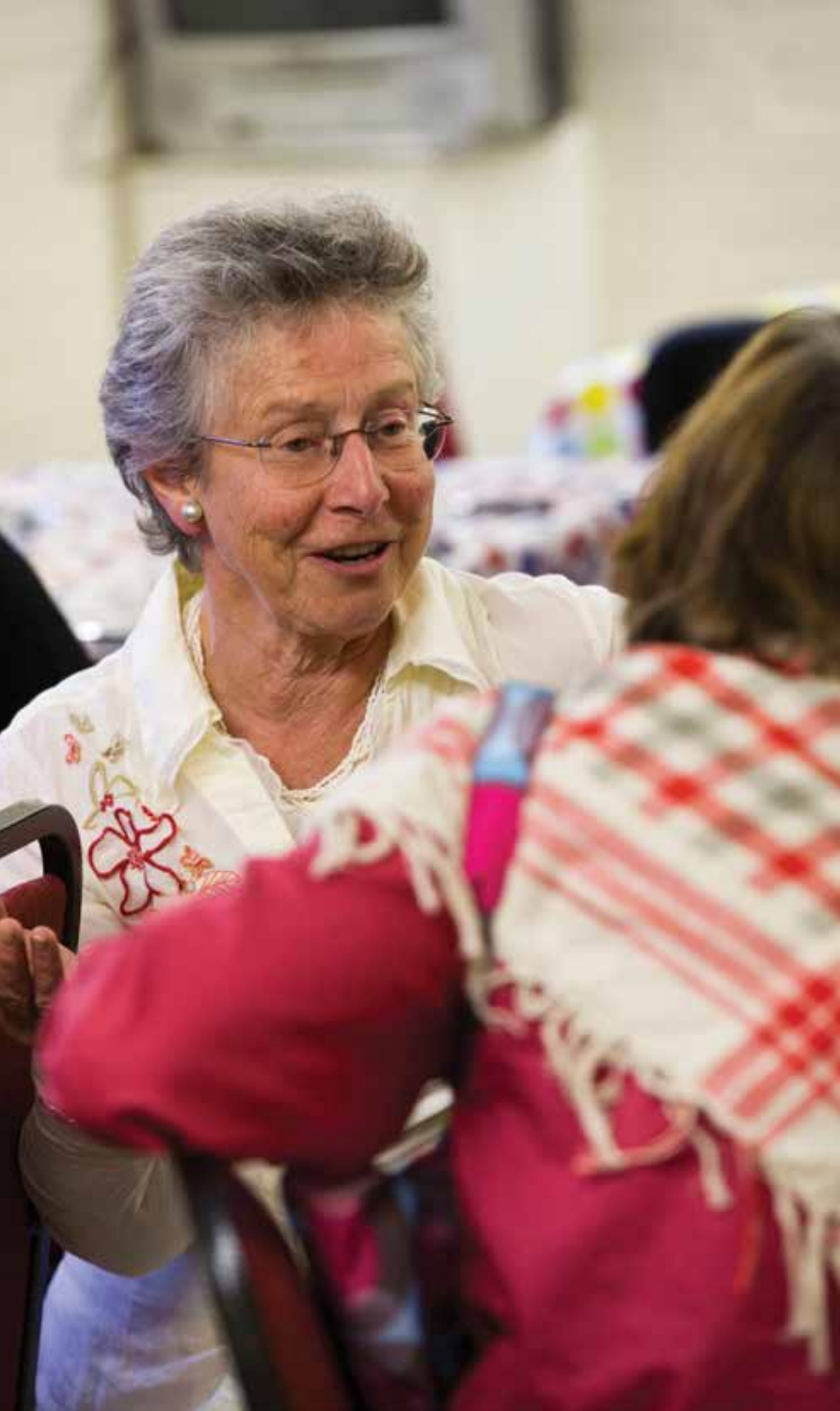# Other useful organisations

There are lots of other organisations that can give you information or support.

#### Ovarian cancer support organisations

#### Ovacome

Helpline 0800 008 7054 (Mon to Fri, 10am to 5pm) Email support@ ovacome.org.uk www.ovacome.org.uk A national support group for everyone affected by ovarian cancer, including patients, families, friends, carers and health professionals.

Ovarian Cancer Action Tel 0207 380 1730 **Email** info $@$ ovarian.org.uk www.ovarian.org.uk Raises awareness of ovarian cancer and funds research into ovarian cancer. Offers a helpline for women who are concerned they have symptoms that might be caused by ovarian cancer.

Target Ovarian Cancer Helpline 0207 923 5475 Email support@target ovariancancer.org.uk www.target ovarian.org.uk Dedicated to improving the survival and quality

of life for women with ovarian cancer.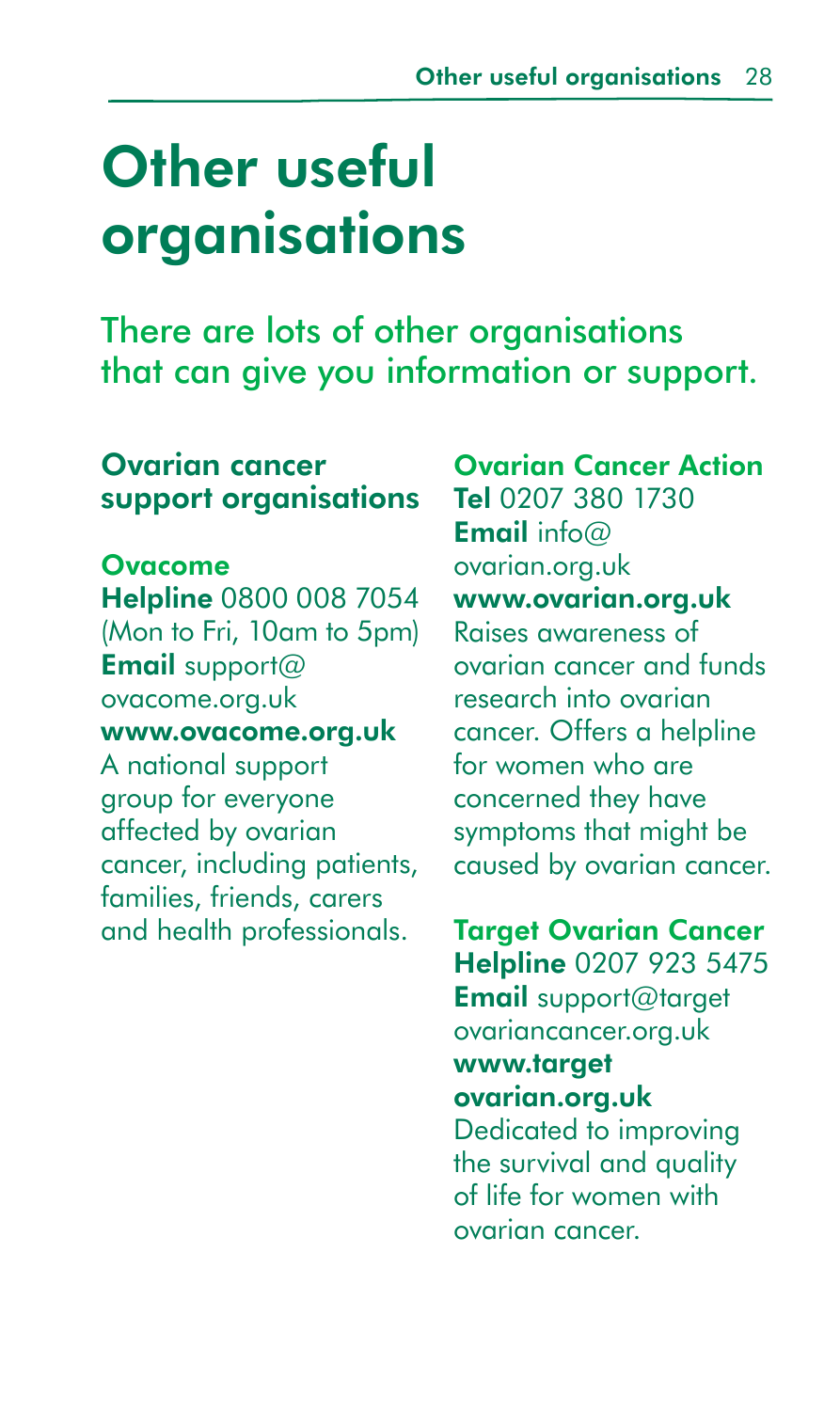#### General health information

#### Health and Social Care in Northern Ireland www.hscni.net

Provides information about health and social care services in Northern Ireland.

## NHS.UK

www.nhs.uk The UK's biggest health information website. Has service information for England.

NHS Direct Wales www.nhsdirect. wales.nhs.uk NHS health information site for Wales.

NHS Inform Helpline 0800 22 44 88 (Mon to Fri, 8am to 10pm, Sat and Sun, 9am to 5pm) www.nhsinform.scot NHS health information site for Scotland.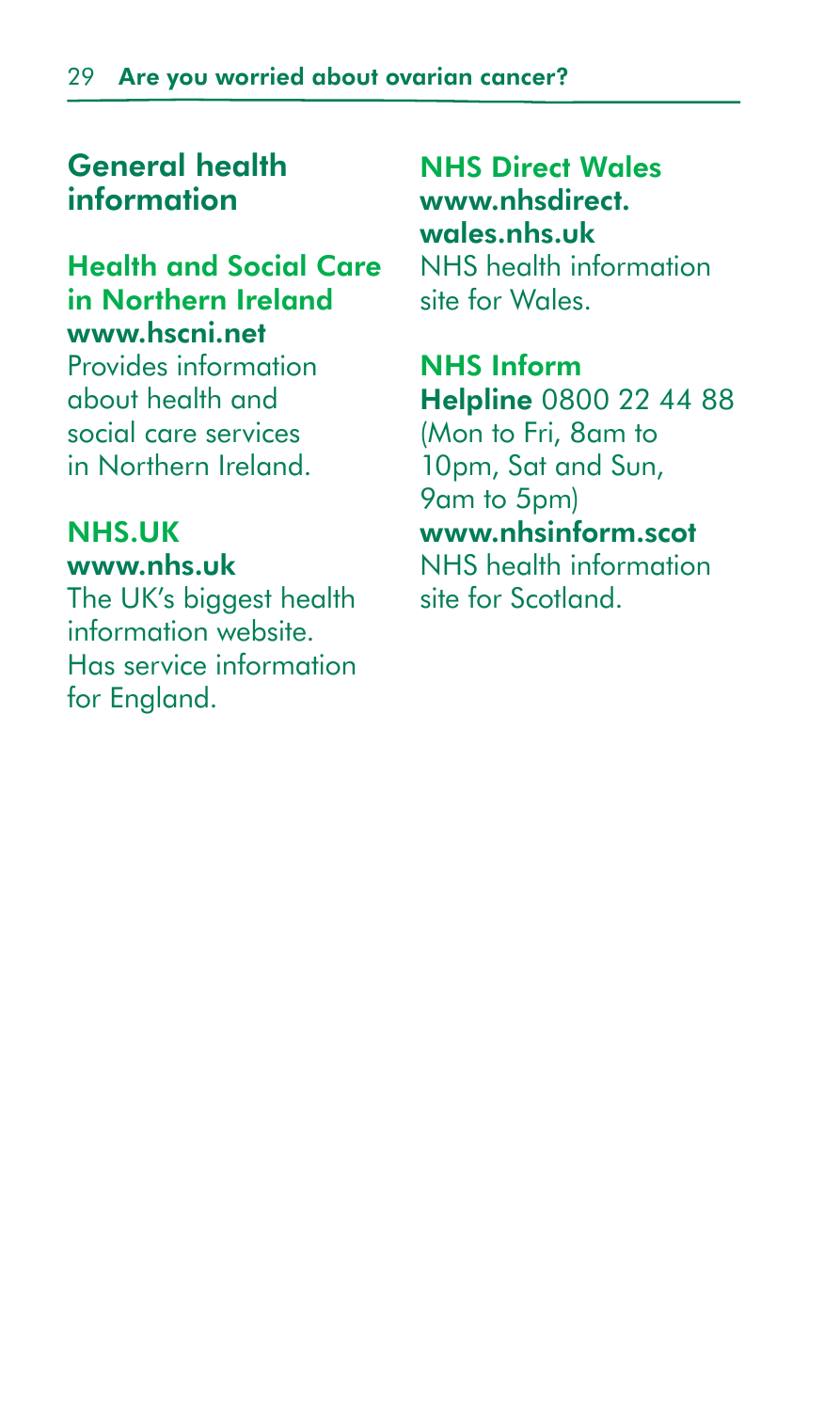### Disclaimer

We make every effort to ensure that the information we provide is accurate and up to date but it should not be relied upon as a substitute for specialist professional advice tailored to your situation. So far as is permitted by law, Macmillan does not accept liability in relation to the use of any information contained in this publication, or third-party information or websites included or referred to in it. Some photos are of models.

### **Thanks**

This booklet has been written, revised and edited by Macmillan Cancer Support's Cancer Information Development team. It has been approved by our Senior Medical Editor, Dr Marc Tischkowitz, Reader and Honorary Consultant Physician in Medical Genetics.

With thanks to: Lisa Jeffers, Genetic Counsellor; and Dr Tracie Miles, Gynaecology Oncology Nurse Specialist.

Thanks also to the people affected by cancer who reviewed this edition, and those who shared their stories.

We welcome feedback on our information. If you have any, please contact cancerinformationteam@macmillan.org.uk

### Sources

If you would like information about the sources we use, please contact us at cancerinformationteam@macmillan.org.uk